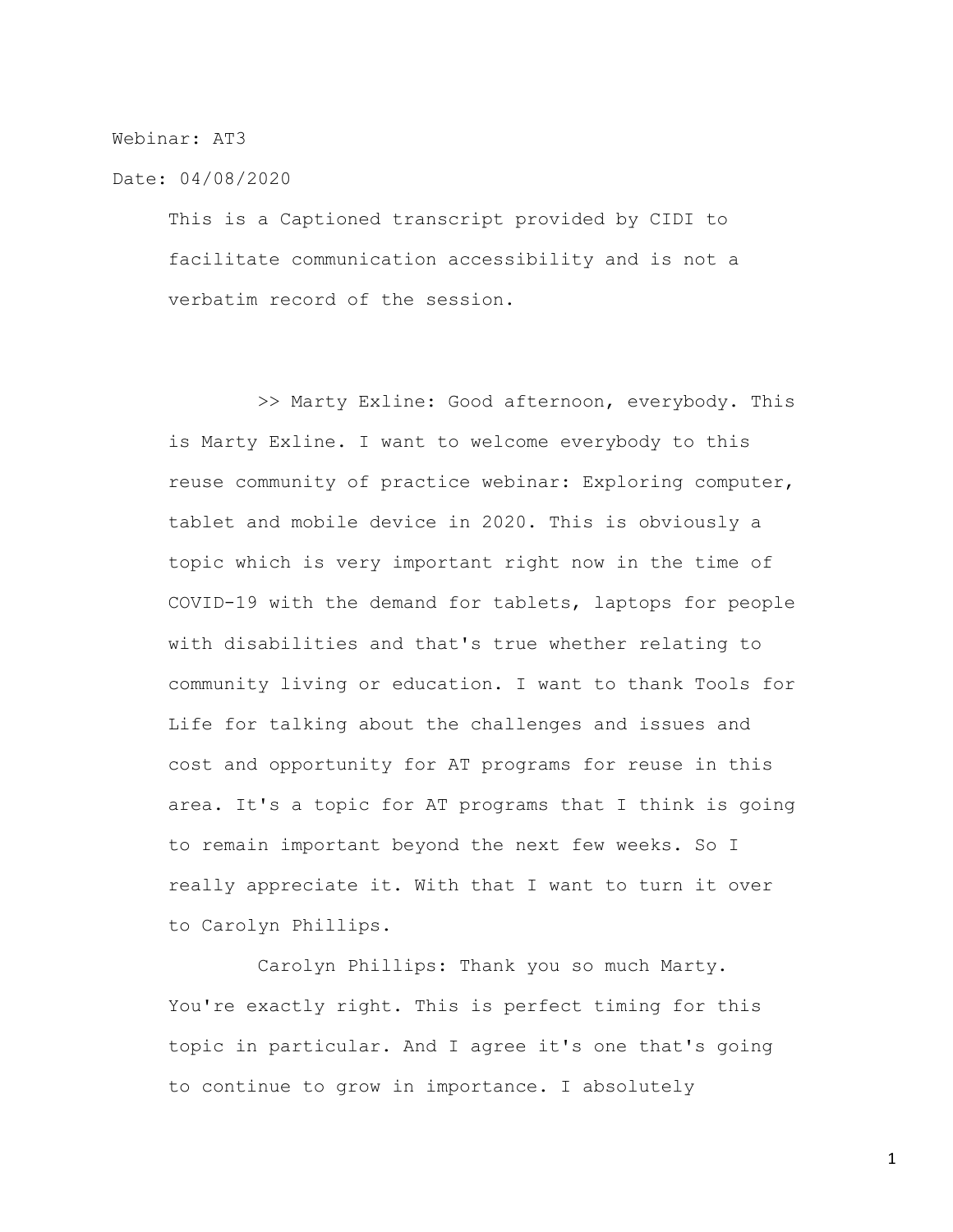appreciate the opportunity to talk with all of you about this as we explore computer, tablet and mobile device reuse and thank you AT3 center for once again providing such leadership at this time as we all collectively move through this COVID-19 crisis.

A lot of our comments are going to be geared towards specifically looking at COVID-19 and I'm going to turn it back over to Liz who will walk us through a few things and then we'll jump into the meat of this important conversation.

Liz Persaud: Hi, everyone. I'm glad to see so many people on today's webinar. I want to go through a few housekeeping rules before we jump into today's content. We're using a fairly new to us webinar platform black board collaborate. We don't have the microphone or camera rights enabled. There are features in the platform that I encourage you to type your questions and comments in the chat section. You can lower and raise your hand and reach out that way. We have a number of moderators on today that will be keeping an eye on that specifically for your feedback, questions and comments. As you know, this webinar is brought to you today as a partnership, a collaboration with the AT3 center, Tools for Life. We're the assistive technology act program in Georgia and we're part of the Center for Inclusive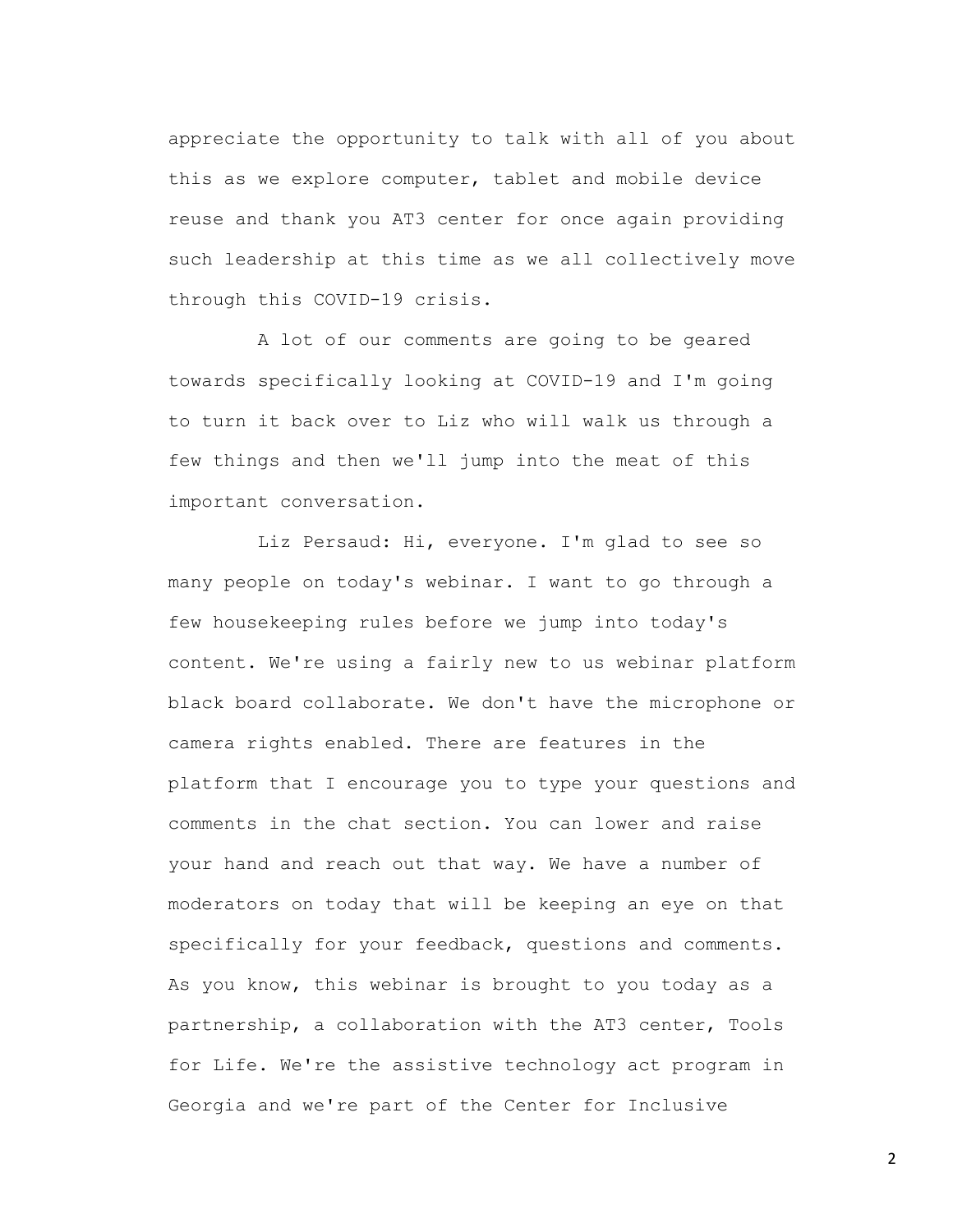Design and Innovation here at Georgia Tech.

At the end of today's webinar we ask that you take a minute to click on the webinar link. We'll include that in the chat section as well. This is a survey that shouldn't take you more than 5 minutes. We want your feedback on today's webinar and we want to hear what topics do you want to know more about. We need to know what is the information that y'all are lacking, how can we help build you up and fill in the gaps. Take the time to fill out the survey and it would be helpful.

I want to say thank you to our contributors. Trish Redmon is on with us today. Trish Redmon worked diligently to contact so many people across the country to get feedback to answer questions and to prepare the content for today's webinar. It wasn't easy because of everybody being displaced and changing the role of the everybody day routine. We were really able to get some awesome material and feedback for you today. We appreciate people to explore this topic at an inconvenient time and despite of all the distractions we were able to get lots of great information. We want to thank Arizona... [Reading from PowerPoint].

So a lot of great folks pulled together information for today. With that being said, I will toss the microphone back to Carolyn.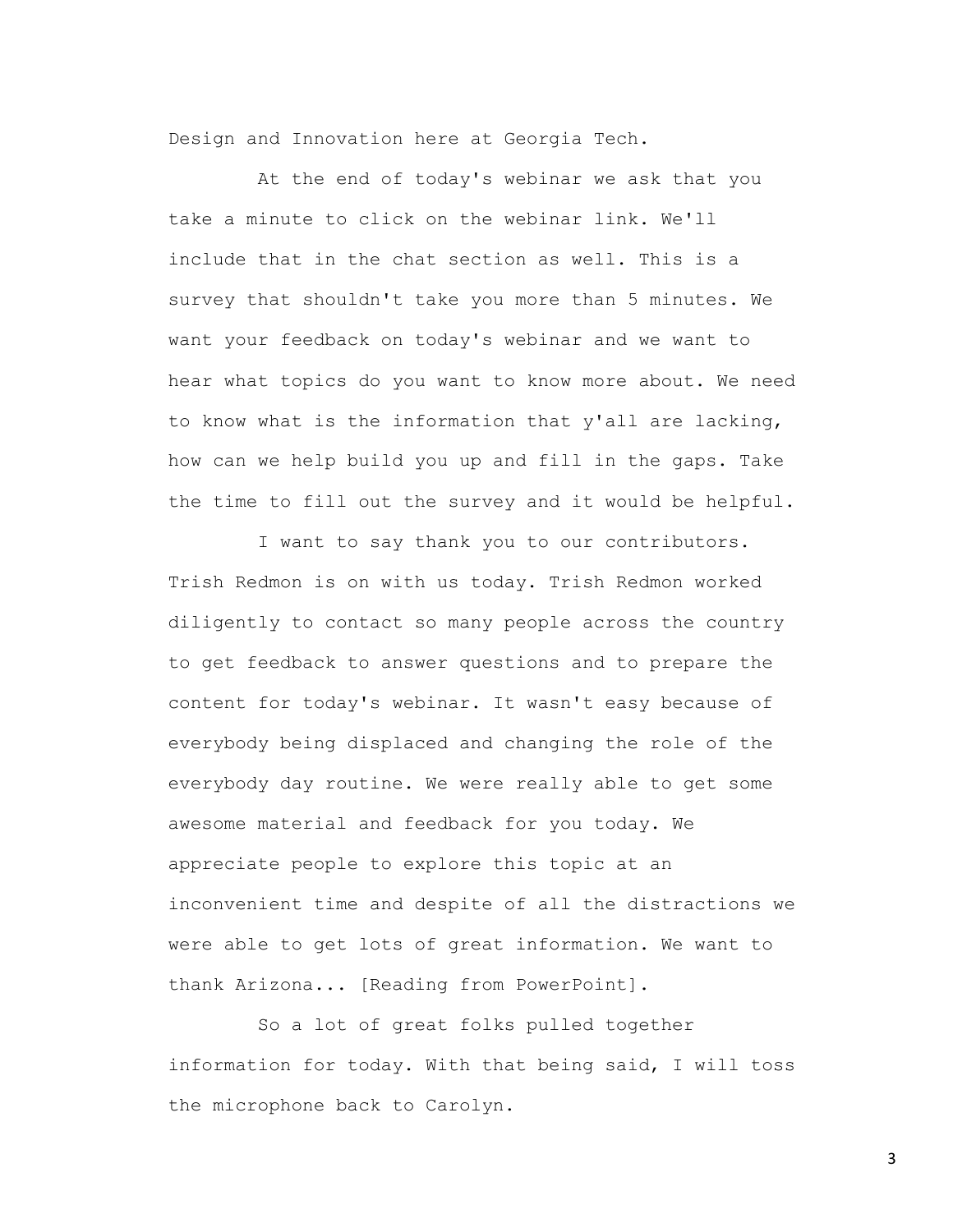Carolyn Phillips: Thank you so much, Liz. I also wanted to say thanks to so many of the contributors that were listed here and well beyond that. As many of you know, I've been in that space and working in computer reuse and recycling since 1995. I was one of those students and folks that couldn't afford a computer. I fell into that digital divide. So this is something near and dear to my heart and I appreciate all the folks who have been on this journey and we'll talk more about that. And the accomplishments we made and where the gaps still are. There are quite a few. I'm Carolyn Phillips. So thankful to have Liz with us today. Trish, will you introduce yourself, so everybody knows who you are and what all you have been doing to make this happen?

>> Trish Redmon: I'm Trish Redmon and I have the privilege of working with Carolyn and Liz since 2006 when Pass It On Center was started. It's a privilege to still assist. I want to tell all of you out there how much I admire you and what you continue to do for your customers during a trying time. It's a little bit challenging examining where we've been and where we are now in the computer reuse space because of all the marketplace challenges that Carolyn will talk about, but I continue to assist where I can and enjoy being with you. Thanks.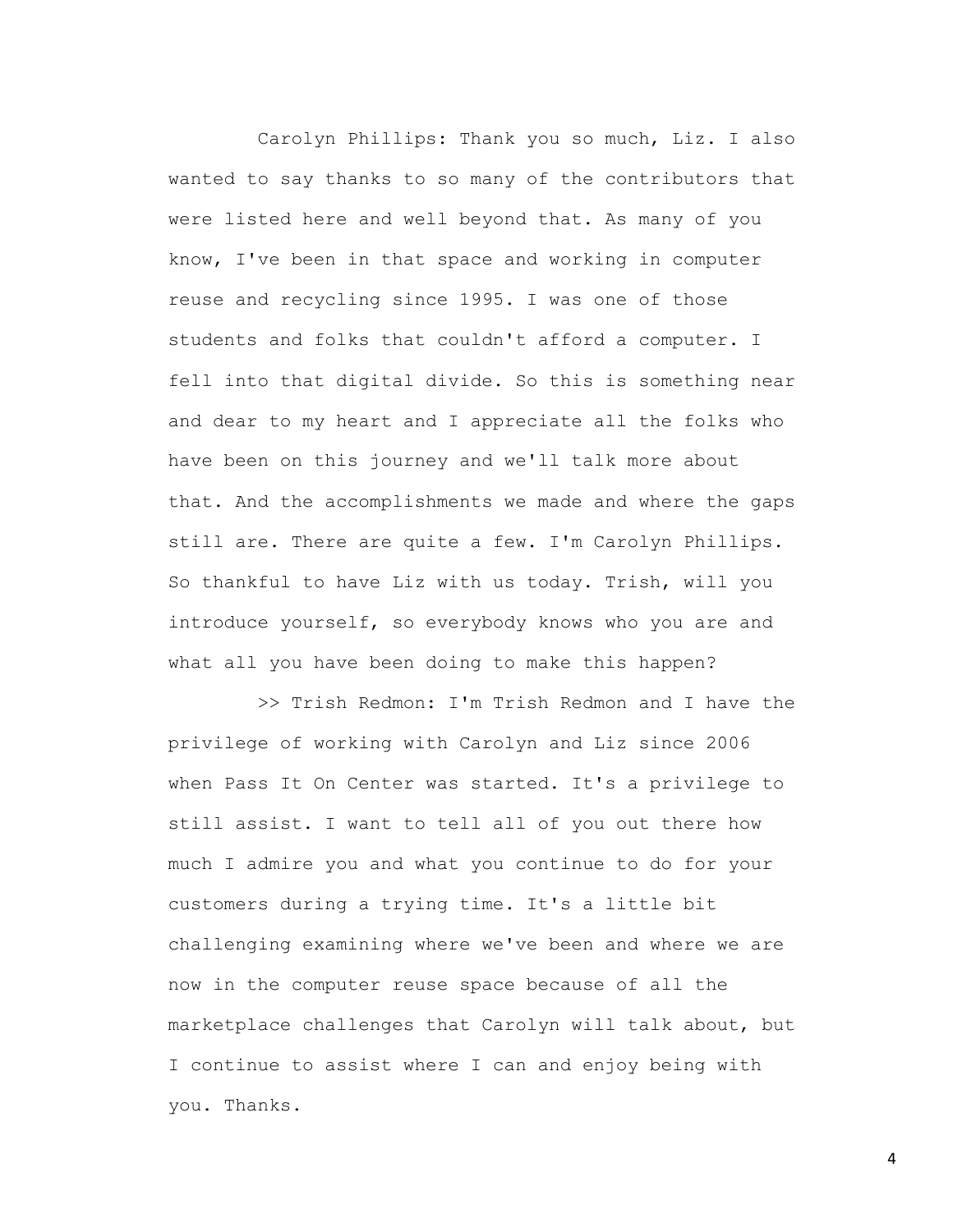Carolyn Phillips: Our learning objectives are pretty clear. We want you to come away with good resources and we want you to understand the gaps out there. This growth pattern has not been consistent throughout the U.S. We know that more than ever before. We want you to know about the factors that affect device needs. We want you to understand factors that might mitigate against the refurbishing of computers and tablets and mobile devices.

We want you to be able to know alternative strategies. It's wonderful because we have so many more options now. It's a matter of making sure that we level the playing field if you will.

When talking about access to computers and the Internet, the digital divide on this next slide is huge because what we find is that there's a lot -- there are plenty of folks that have fallen into that digital divide a decade or two ago but we're also finding that even though there's been steps taken to level the playing field that there's still some big issues that exist. Before everybody got on we were talking about interesting trends that we're seeing with folks even here in Atlanta having to drive to Starbucks and the local library. Even though everything is closed, they are still trying to get access to the Internet. They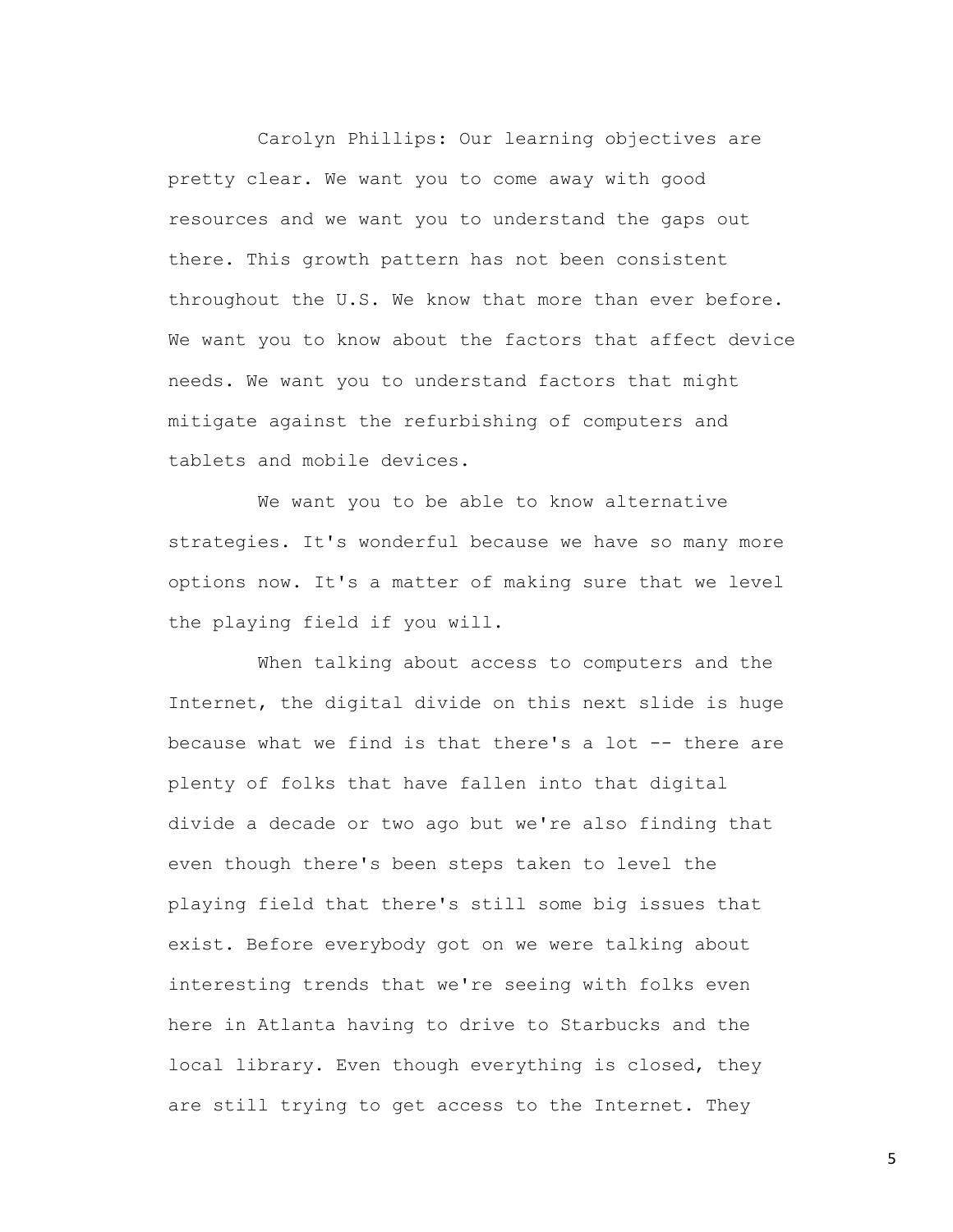either don't have the speed they need, there are too many people getting online and sometimes it's the device that might not be right. So we know you and us within the AT act community have played a huge part in making that digital divide not as big of a divide as it once was. I think when we talk about how successful we have been there's a lot to consider. There's a big need and we will talk about that. Working collaboratively with some partners that are known partners and a lot of other folks that want to help.

In 2008 -- just so we have a point of reference -- only 19.1% of adults had access to the Internet. That's a huge number to think about considering where we are now. Options for access were limited. We're looking at desktops. That was huge way back. Laptops as many of you recall weighed a ton back then. Now it's a very different type of machine that we're looking at. There were dedicated Internet service providers and ISP's is what that stands for. Affordability was a huge issue. Computers were very expensive. ISP's also had that add on expense that was often out of reach. Computer reuse was a key strategy in attempting to close that gap for folks with disabilities. A lot of us, including me in that group, needed access to computers so that I could read and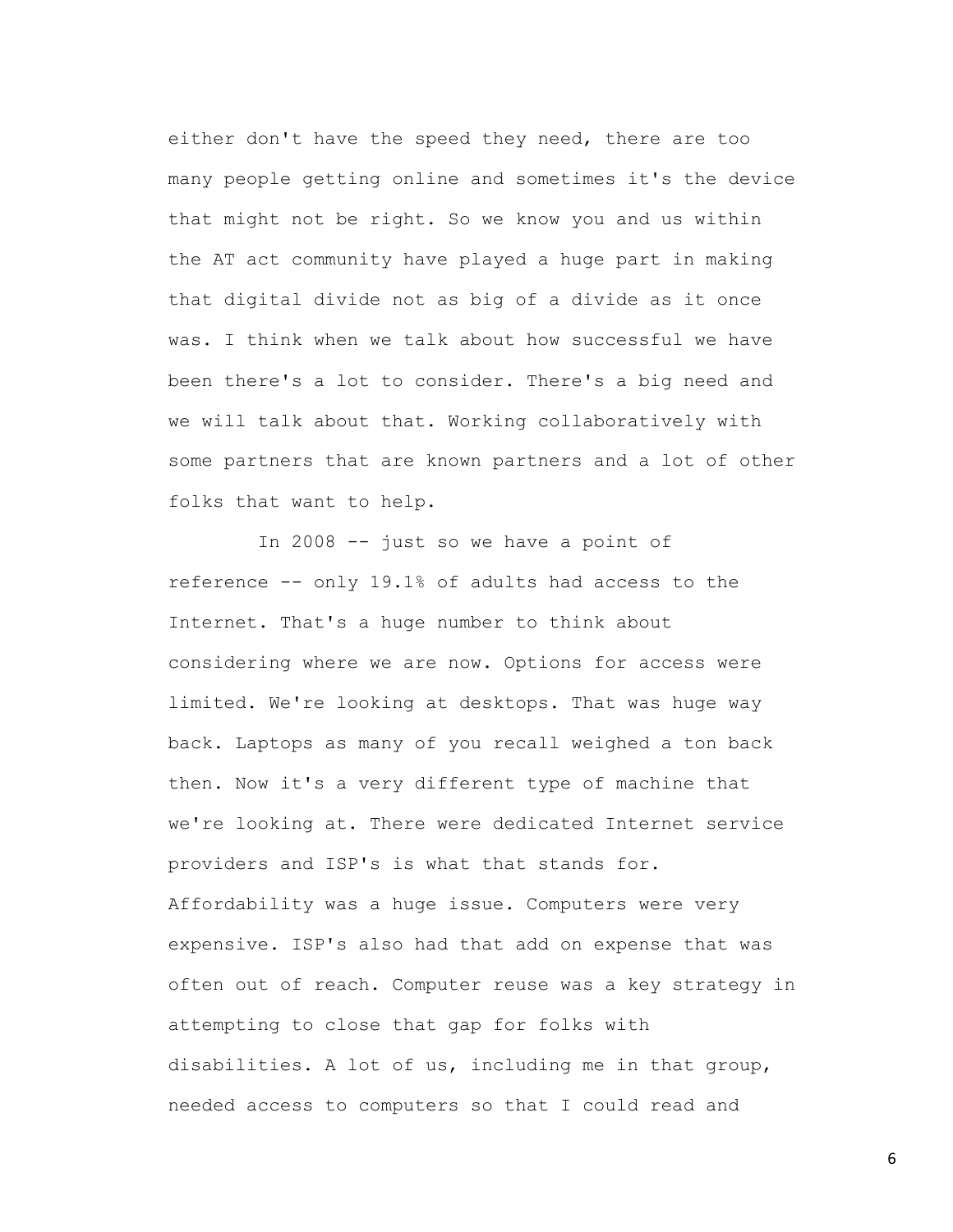write and use my assistive technology. I'm far from alone in that. Back then the AT act programs reuse about 25,000 devices in the computer category in the decade in looking at the CATADA data.

10 years later it's a different world. We know that. There are still gaps. So 2019 daily Internet usage was at 90%. Obviously there's an asterisk there because there are gaps. The way we access and looking at cell phones and all of those things about 40% of Internet traffic originates from mobile devices. That's important to understand. When talking about telepresence and telework we're talking about digital learning and all of those things and it's important to know how our end users are utilizing the services and how are they really accessing information.

Some of the options for access they definitely expanded in this time. Less expensive desk top solutions. There was a group I was working with maybe 3 month ago of young folks and we were building computers. I was super cool because I knew how to build computers. So less expensive options. Subsidized phones made access affordable for a lot of low-income users. There's the life assistance program. Then also Internet service was included with cell phones which really was a game changer for a lot of folks. Consumer preferences have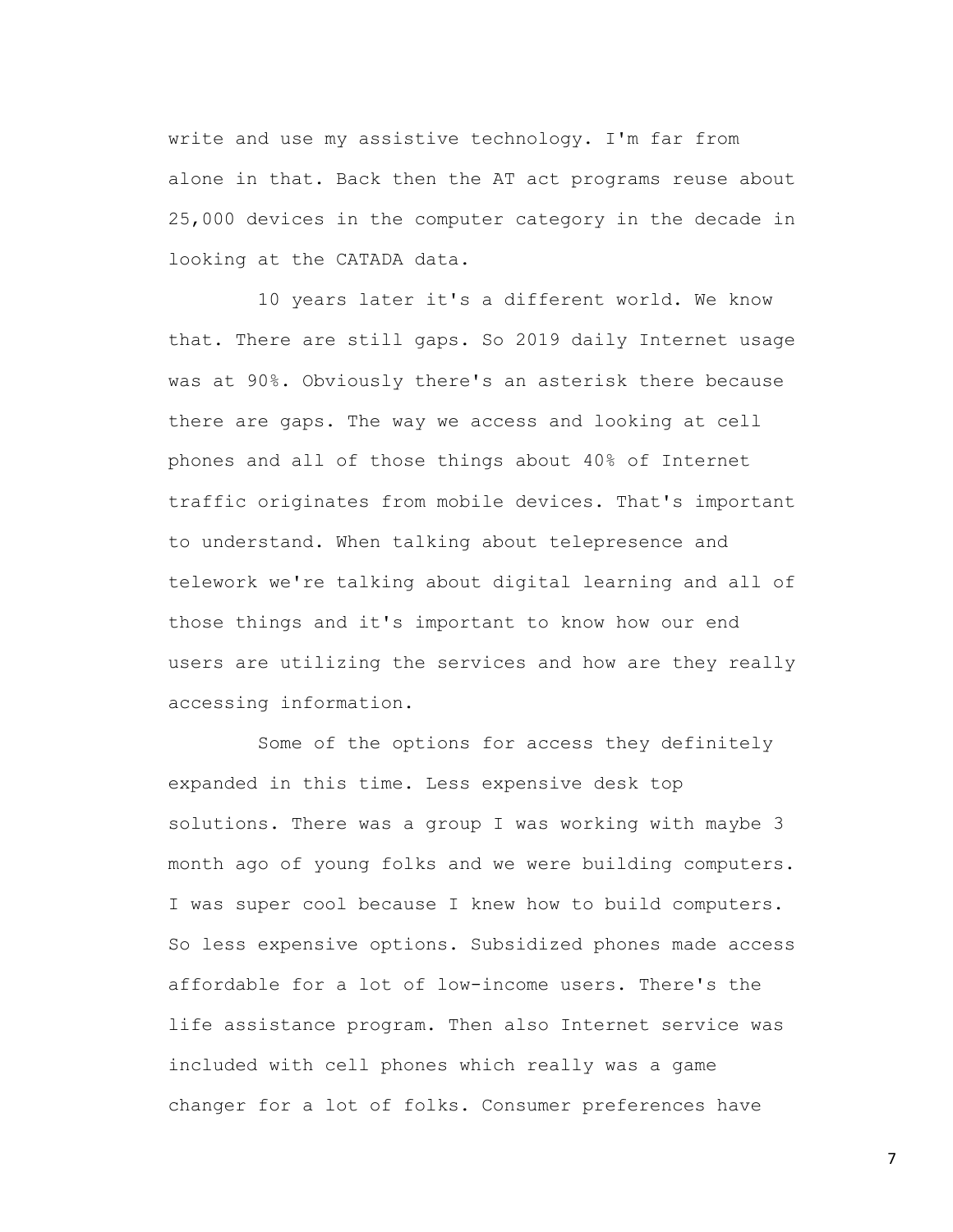also changed. We're finding there's multiple ways to utilize these devices from entertainment, messaging, just connecting. So some of the social isolation that we're seeing is hopefully being reduced a tiny bit when it comes to this.

Thinking about all of that and the tablets that so many people can now use across the board because they're lighter and really a full fledge mobile option which is great.

So a lot has changed, but about 15% of U.S. households with school age children do not have high speed Internet at home. Time magazine has given us information as recent of March 2020. According to the Pew research center and the census bureau data we find in rural communities they lag behind. There was a lot of information going around a week ago nationally we were talking about broadband access. Here in Georgia there was a huge report that was done on WABE NPR all about how the FCC data is not accurate. And so this is still somewhat of a mystery and there's a big gap there. Amy Goldman has said it clearly and we have said it before that emergencies show where the gaps are. So this means there's an accessibility gap too that is affecting students and people with disabilities disproportionately. The cell phone access to the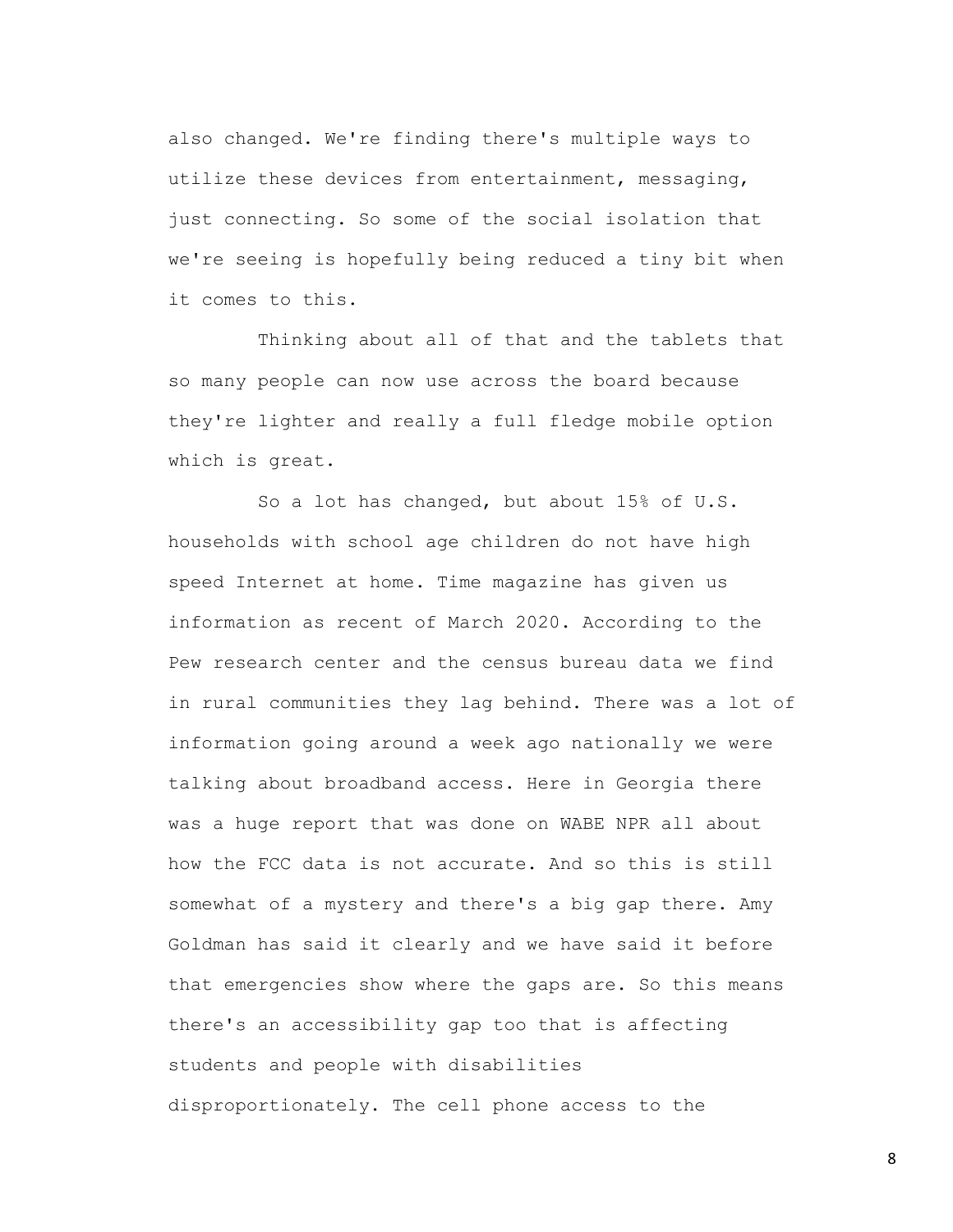Internet doesn't provide the working tool needed by students for online education.

We have seen a huge surge in request in the need for assistance, need for demonstrations and solutions right now because of this pandemic. This crisis absolutely according to the FCC commissioner said will expose hard truths for the scope of the digital divide and we are seeing that.

Really in a statement she was calling on the commission to support a national loan program for Wi-Fi hot spots to combat what many folks have dubbed "the homework gap." I think it's important that people understand this gap is huge and so many people are truly affected by it.

It's not just students obviously when thinking about who all is this affecting. There's quite a few folks. Nearly 20 million folks, mostly in the rural areas. As many of you know the secretary for agriculture used to be the Governor of Georgia, Sunny Purdue and that was one of his big initiatives. We see it also in the farm bill. There's a huge gap when talking about rural residence that there's no access to broadband Internet and another 100 million have no broadband Internet subscription. This has been repeated in research.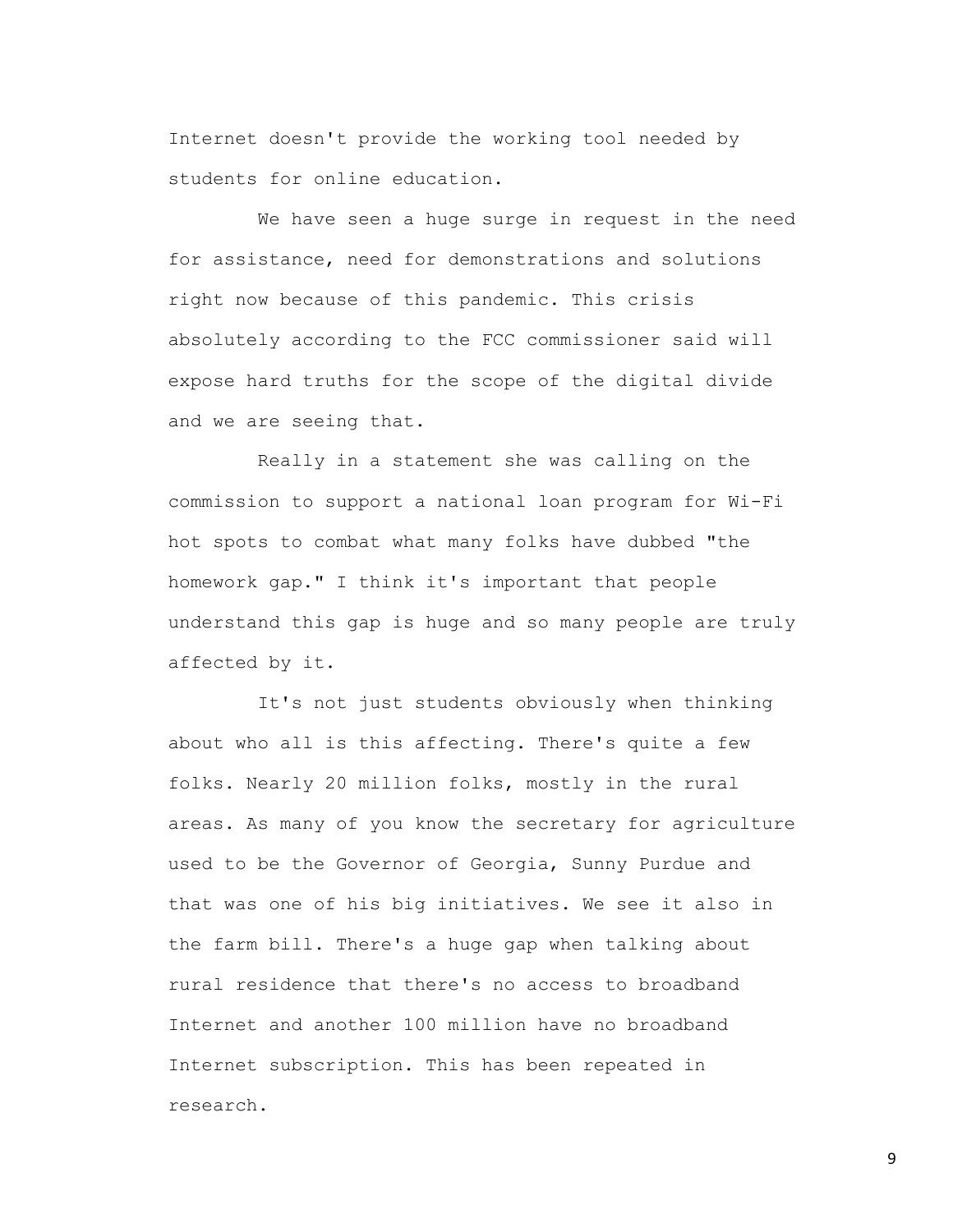So when thinking about the public libraries, restaurants -- that's where some folks are actually going. There have been other folks sharing their Internet access. Within our community here, a lot of people have opened up their own Wi-Fi so folks can actually borrow the Wi-Fi signal and they have let other folks know by putting signs in their yard. Come and feel free to sit in our yard. 1/3rd of those living on tribal lands do not have access to broadband. The crisis highlights the problem.

So in response to COVID-19, this pandemic, Comcast stepped up -- we have talked about this in a lot of conversations that we've been having -- to offer two months of free access to low income consumers. I can't tell you how many times I have put that in an e-mail to folks who have been reaching out to us. We are trying to make sure everybody knows that. There's no initial fees which is very important to be mindful of. It also increase the speed of those connections and offers free hot spots to nonsubscribers. Charter communication also offered free broadband and Wi-Fi to new subscribers. Even with all of this we're still finding the students and folks with disabilities didn't have computers at home to use. So that's where we're still seeing a gap. Reuse of computers I thought for sure back in 1995 that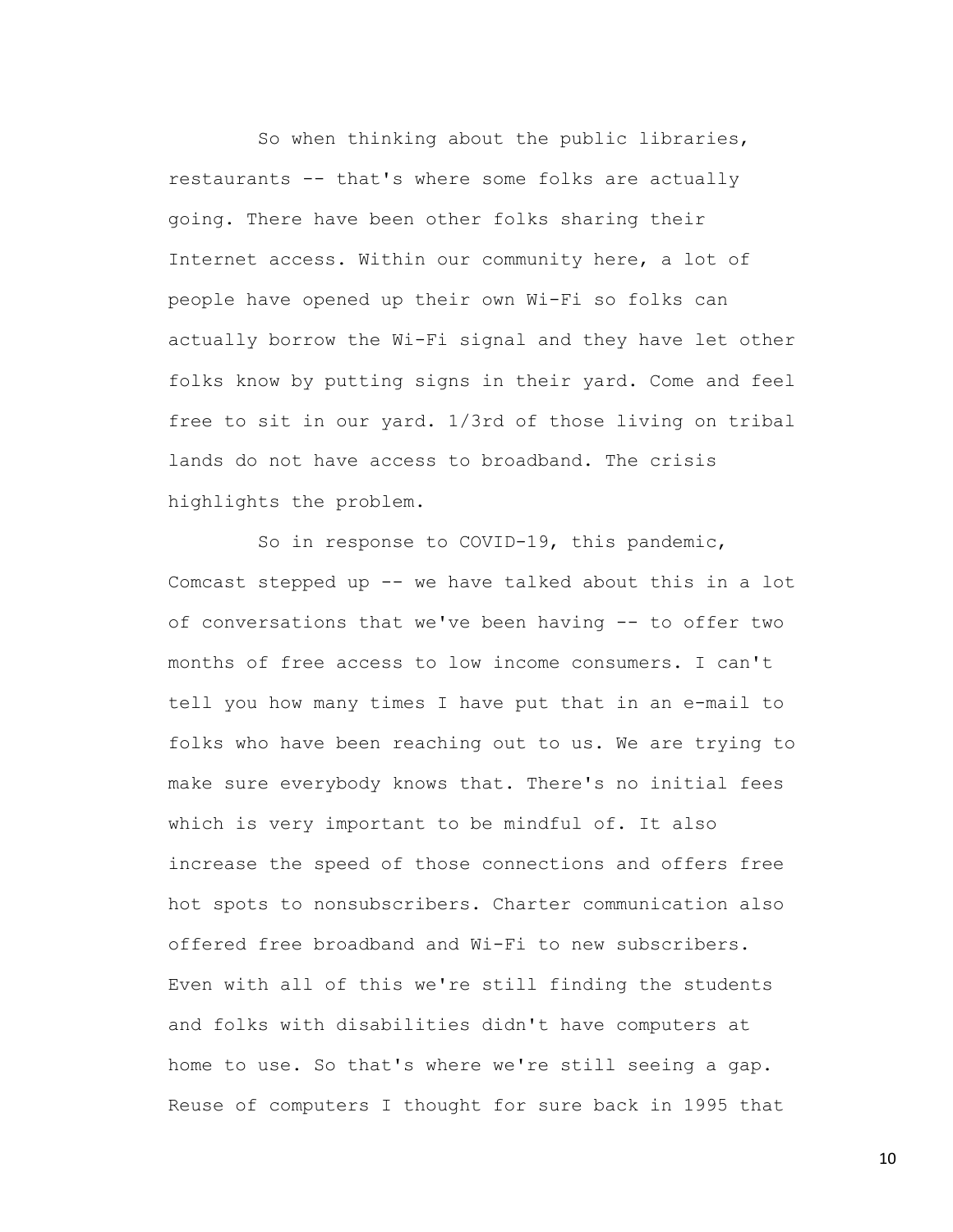there was going to be a time when that would no longer be needed but that's not where we are at all. There's still a huge gap and a big need.

So, how do these changes impact use? In 2008, 28 of the programs of our programs here within the AT act reported reuse in the categories of computers. Only 11 of those reported more than 50 devices that were reused. In 2018 we had an increase. 33 programs were reporting computer reuse. Once again, only 10 programs reported more than 50 devices. It sounds like that is stable and maybe even growing slightly but really the number of computer programs that are engaged in computer reuse is misleading. The total devices were 40%. So it designed from 2700 to 1600. This is referencing CATADA data. So maybe some of the categories that the computers are showing up in vision or hearing or speech or cognition could be different. But it's important to recognize there has been a decrease but there's still a big need.

Preferences really do follow trends. We see that. What we're seeing is that computer proliferated many would prove useful to people with disabilities. There's so much out there. With thought of portability that became preference for so many folks. Portability is essential for so many people and so many of the apps developed.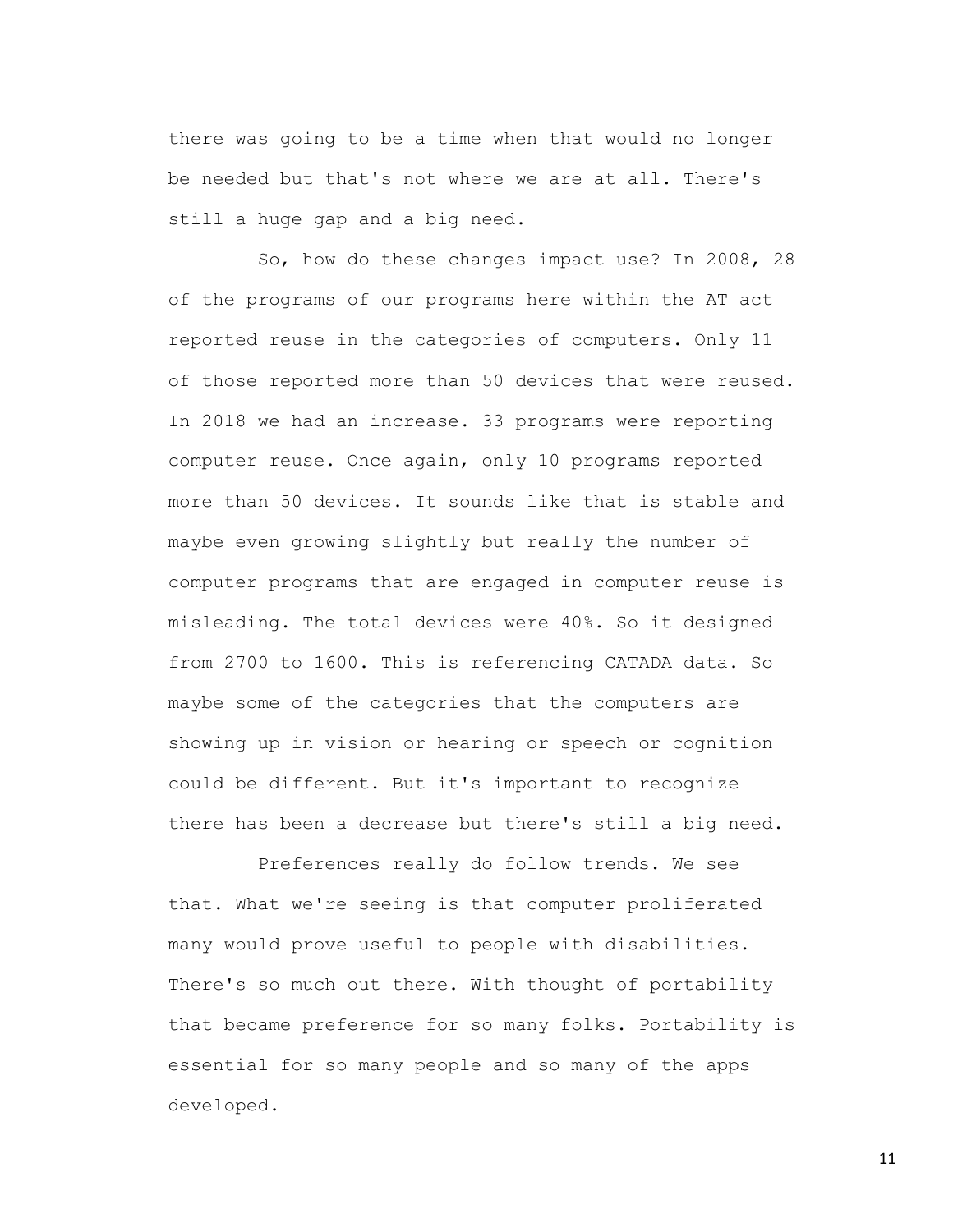Laptops and tablets for a time were very expensive and then there was a peek and now it continues that there is more availability and access. And so it's been a challenging time for folks who did computer reuse to know should be keep staying in that, is it sustainable. So we will talk about that. Also what are some challenges and what to consider. I'm going to pause for a second to see if Trish or Liz have anything to add. Trish?

>> Trish Redmon: No. I think we're find. We will address some of those issues and how to pursue this.

Carolyn Phillips: Liz?

Liz Persaud: No, I think you are covering everything. I think it's important that we touch on this topic especially during this COVID-19 pandemic. I'm hearing from so many people that they are being strained to stay connected virtually. A friend of mine her computer died yesterday. So she's waiting on a new one to come in. That means she's out of work and communicating with friends or medical team as well too. So there's a need out there for taking a look at this and making sure that people have what it is they need to stay connected.

> Carolyn Phillips: Thank you both. I think another very interesting piece as we're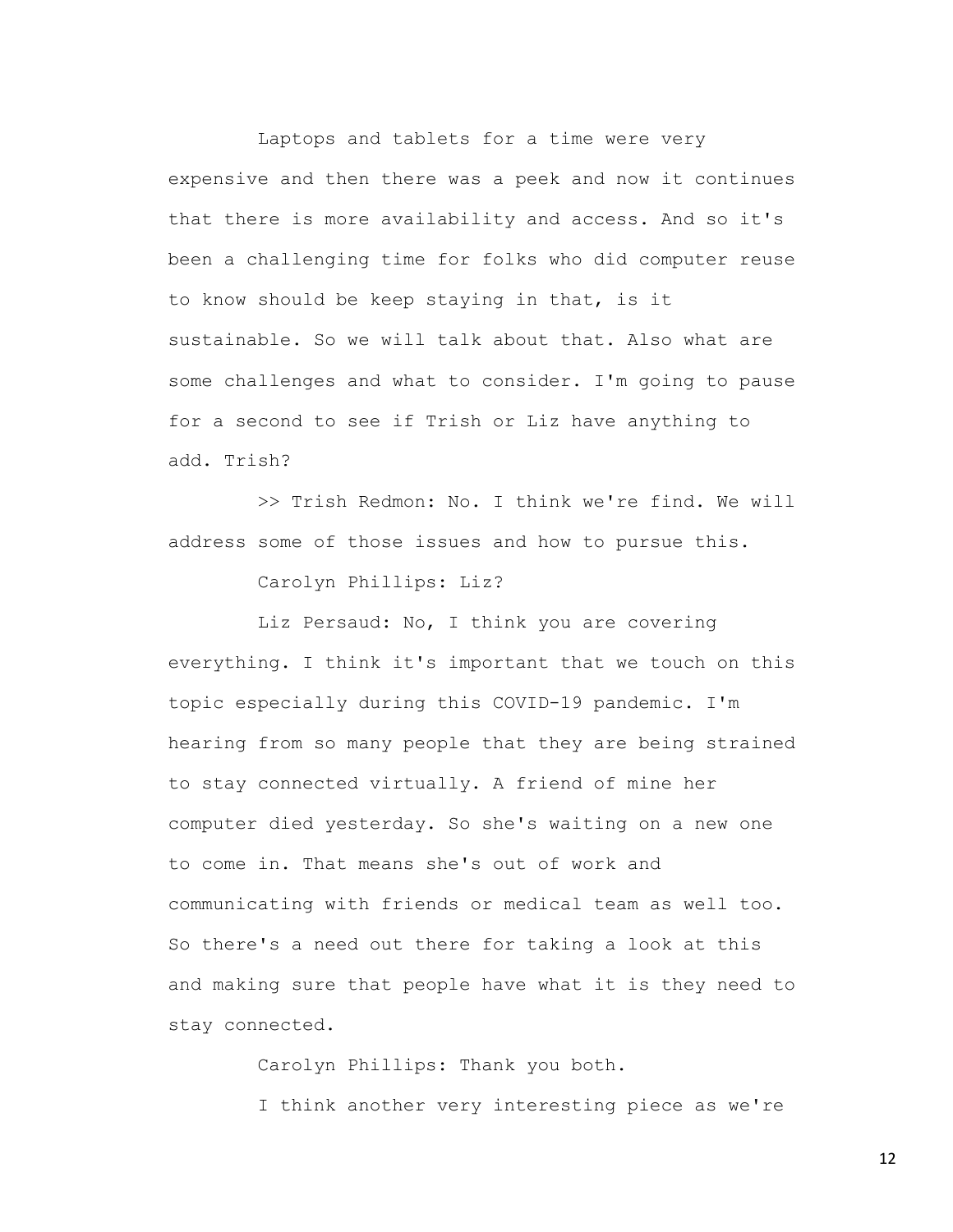looking and considering what are trends and what are some of the things to consider, I remember during the last few major hurricanes that computers, tablets and cell phones had all been in major demand. It's one of those big things. As we start to plan and as we all collectively plan that we keep that in mind. It may not be a daily emergency or need but as we think about what do we need to plan for during crisis and great need within our communities that this needs to be part of our tool kit is having extra devices or at least access or conversations to move that forward.

So thinking about sustainability and thinking about what are some of the challenges and solutions here. Acquiring devices. The marketplace options reduced different donations. We used to do a little ad on the radio and computers would flow in. Now we find people have new options to profit from their own devices. I'm putting that in quotes. Their old tablets. A lot of folks are updating these devices every year, every 18 months, every 2 years. So they can sell the computers to other individuals for cash. I looked today and Craig's list is full of devices. E bay also. Also selling online for gadget salvation, Mack of all trades -- there are all kinds of options on how to get your device out of your house. They can trade it in to major manufacturers.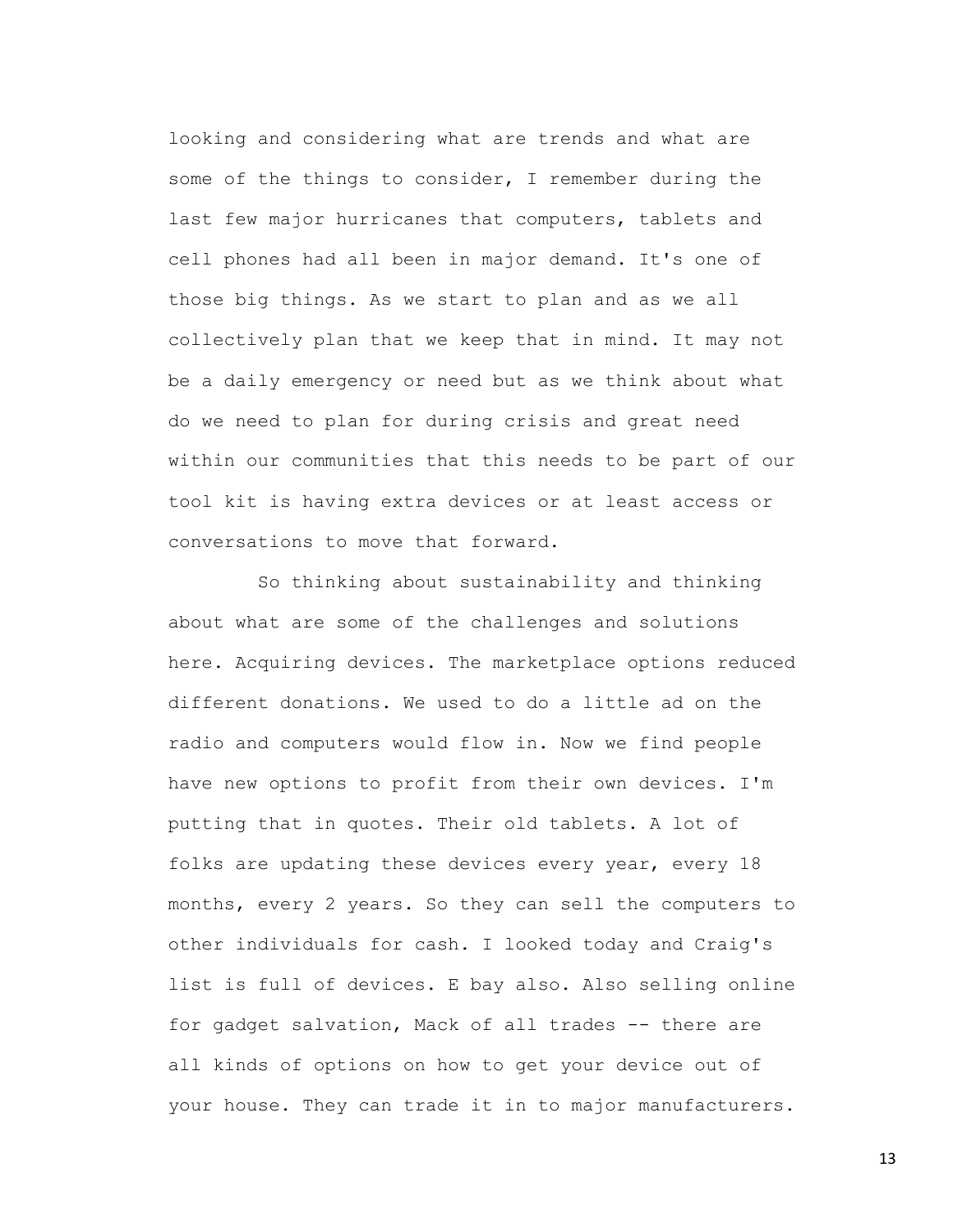A lot of folks like Dell -- they came to Atlanta and had a huge drive for computers. They were trying to get all of the older devices out of the market. We referenced that in a webinar. We see Apple, HP, Dell, all of those are trying to get those computers where you can trade it in through an online site. Then you get a little deduction on a new device.

Also trading in through major electronic retailers. Best Buy does that here.

One of the questions that we have for all of you is how do you get your devices to refurbish? We're seeing there's solid folks with groups that still donate. We see that here in Georgia and in some other states that it really is about relationships. It's about those long-term relationships and making sure that people understand the need. And I see that Angela -- thank you. Do you want to weigh in?

Liz Persaud: Angela said good will is a steady supplier in Texas. That's great to hear.

Carolyn Phillips: I remember back in 2001, 2002 we tried to strike a national deal with good will. I'm so glad to hear that Angela. It needed to happen on a local level to be successful. Any other places that you are getting devices so that you can refurbish?

Liz Persaud: Angela followed up and said weird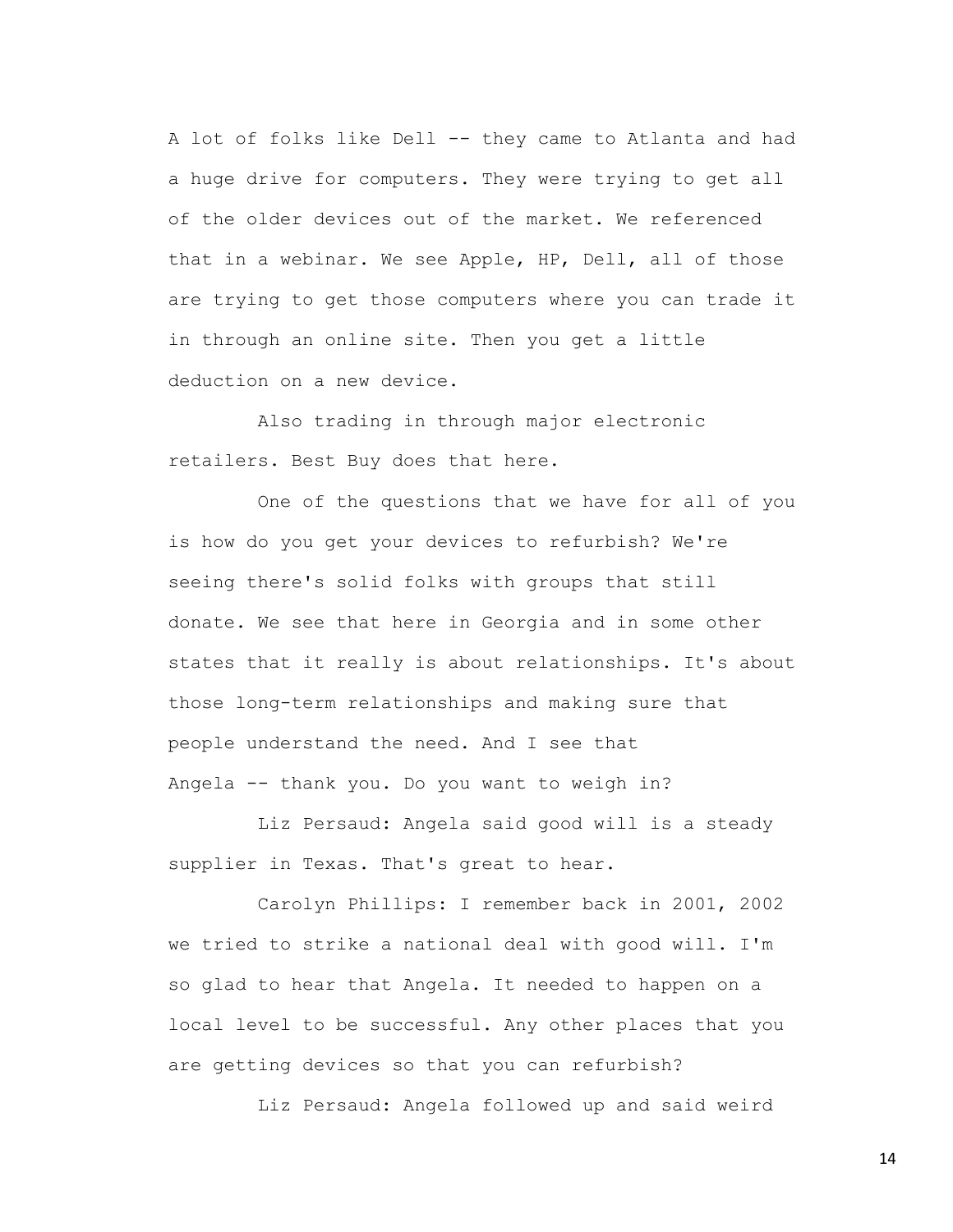ownership with good will regions in Texas.

Carolyn Phillips: Yes, I think we see that throughout the country. The other thing that we have done is we partnered with our area aging centers and independent living centers. They have drop off sites and we can go around and collect and get that back to our hub where they are refurbished and then put back out which is great. So collaborating and getting some of the devices so we're not competing with big companies or Best Buy or staples. We're making it convenient for folks to be able to donate.

So some of the tips we have when it comes to acquiring computers and we know these work. A lot of the successful programs we have talked with you. Build those relationships. It needs to be something that is long-term. So you get that ongoing supply of devices for refurbishing. Keep in mind we say gently used. We don't want used. A lot of programs ask what do you recommend when it comes to computer reuse. It's best not to get things that are over 3 years old because that technology will often have difficulty connecting. A lot of times those tablets are not supported by the manufacturer anymore. So you want to get things that are still relevant and have life. So to do that we found partnering with businesses that receive -- they are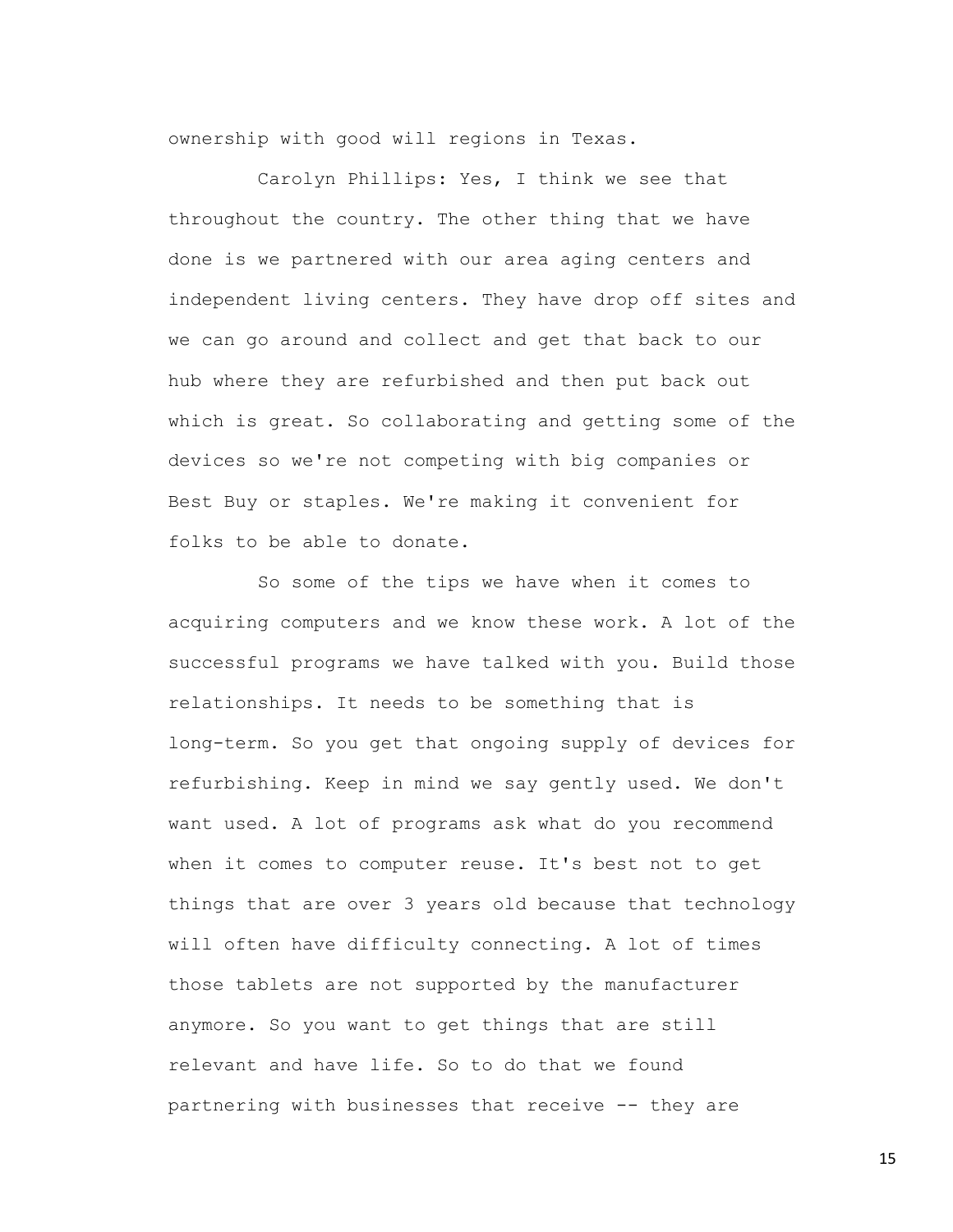often updating. They're able to get those devices in large quantities. Also with hospitals or schools. Sometimes what that has involved is you need to get in touch with your local government, if you will. Sometimes within the hospitals we've been able to figure out a way to get those through an ongoing agreement. A lot of times the hospitals are in alignment with our philosophy of access. I know we've even done activities where we were getting tablets from hospitals and then working with SLP's, speech language pathologist, to get communication apps on the devices and getting them back to the hospitals so folks could use them in the ICU or rehab processes.

Government agencies, years ago lesson learned. I got a dozen computers donated from the FBI and not one had a hard drive in them. So be careful with the government agencies. Sometimes you are able to find a device that you can sanitize the data and the machine itself. And also nonprofit organizations and supporters coming from folks who are like minded and understand. Sometimes devices that are not too old they absolutely can be reclaimed from an electronic recycler. There are times when there are good devices at a process that would be end of life for that device and it still has a lot of life in it. So making sure that you can get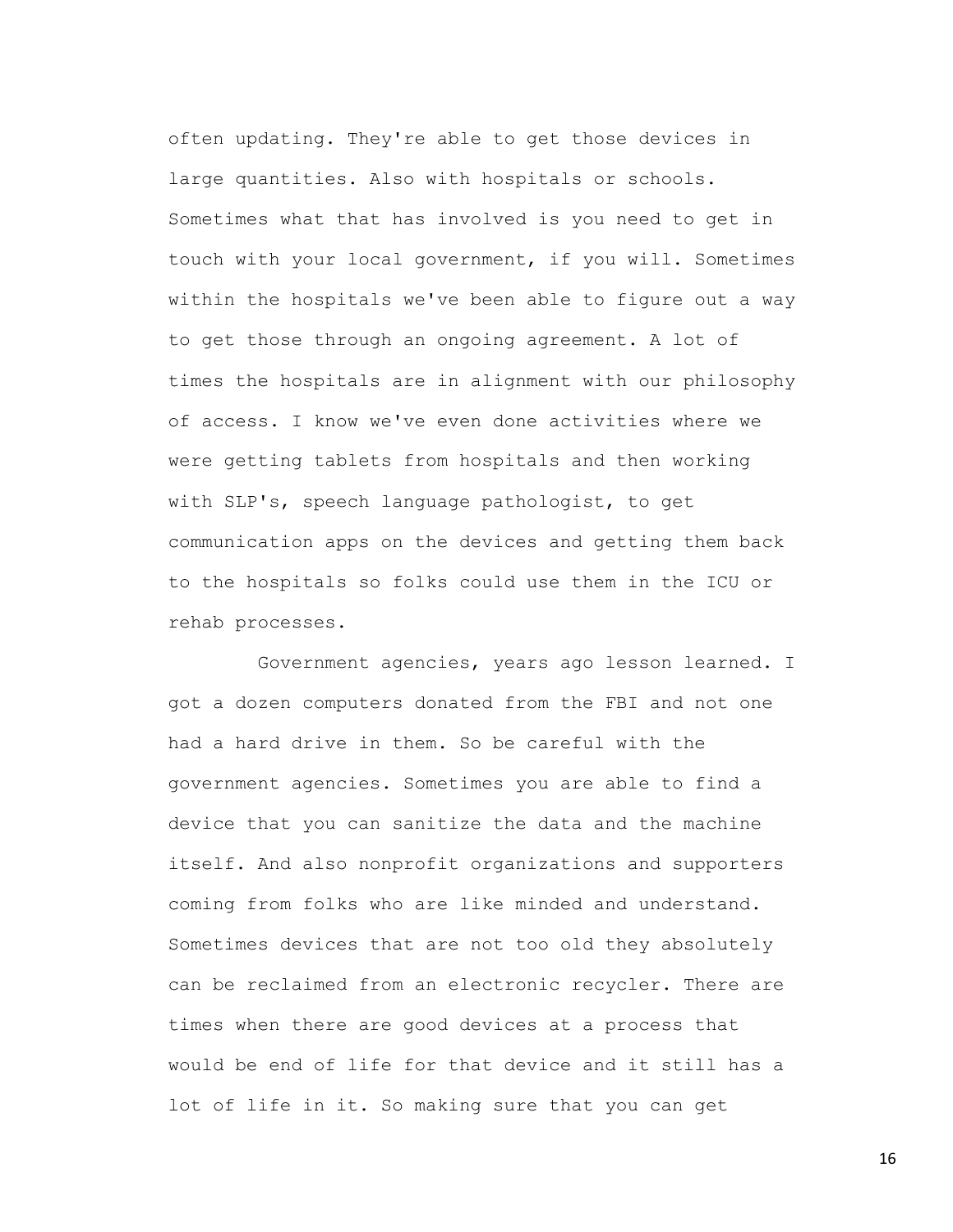those -- that good flow of device coming in. That you're not accepting old old equipment and that you're making sure that you have those relationships that you can depend upon. There are --

Liz Persaud: We have a comment related to that topic. Sophia says New Mexico donates to a local nonprofit to give or sell to individuals in need.

Carolyn Phillips: That is great. Thank you for sharing that. It's good to hear about those types of services too. One of the biggest groups that we've worked with -- also provide some computers for free in Idaho, computers for kids, it's amazing how robust that type of service is. So we see it also pops up in some regional ways. There was a group here called free bites for a while. They would give some parts of the computer for free and for fancier ones you pay a minimum amount which is great.

So thank you very much for the comment.

We're also finding that there are programs that a lot of folks are still not aware of. I know most of you on this webinar would be aware of the iCanConnect. A lot of you run the iCanConnect program, but we have found successfully that this has been the bridge and really helped bridge some of the gaps right now. Trish, do you mind jumping on this slide here?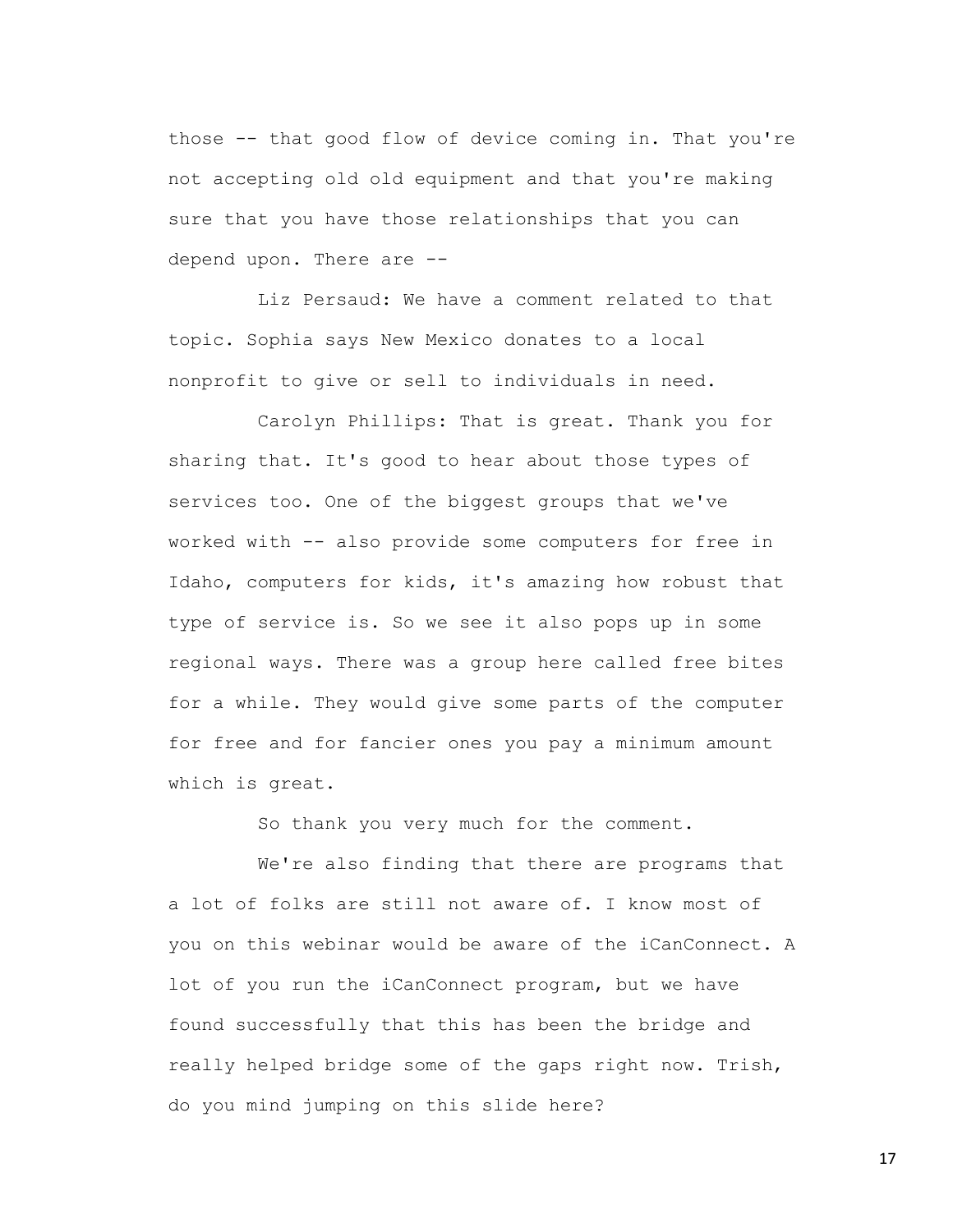>> Trish Redmon: Great. This program of course is very specific in the targeted group to serve which is the deaf/blind community. While about 1/4 of the programs are run by AT act programs Sandy McNally was helpful in explaining with me the issue of using devices that are returned. The first is that clients expect new devices and they are entitled to them under the program unless they run out of funding. There there's no provision at present for moving unused devices into a general reuse pool. So we can't cross that boundary between their program and the AT act reuse program. And that's discussion. Frankly I suggested to Sandy that they consider the model that we have for example the Medicaid program where it's federally funded, and Medicaid gets priority for their clients for a limited amount of time and then that device goes into a general pool. So I think she might pursue that with the powers that be. This is obviously really important program for the community that it does serve and perhaps that will -- their policy may change after they see there are parallel models for that.

Carolyn Phillips: Thank you, Trish. We know so many of you are heavily involved in that program, but we still find that some folks are not aware of it. We continue as we're working with our AAA and ADRC's and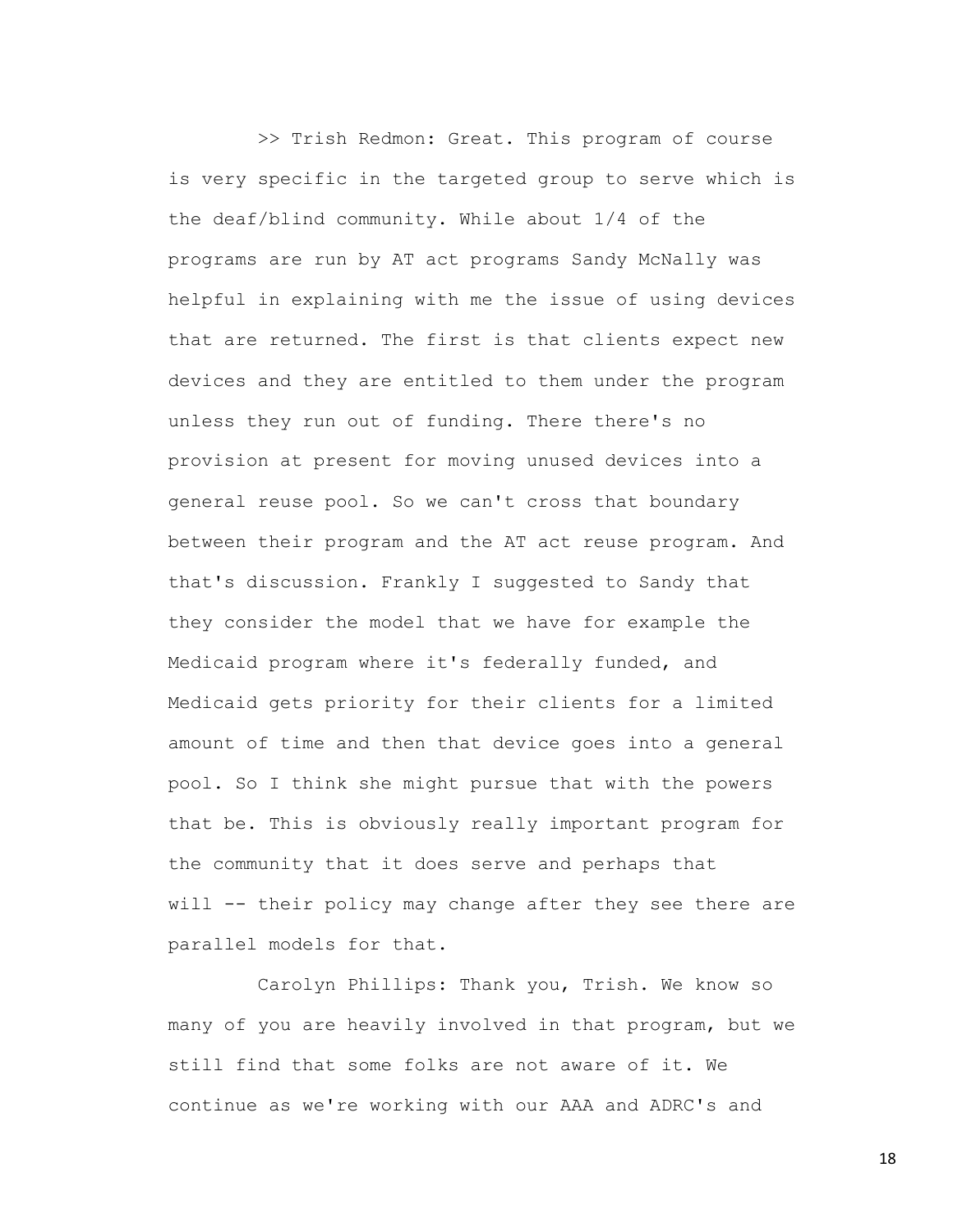our senior centers that they're not always aware of that and being able to understand how they can benefit from that. When talking about challenges also, there is the expense of refurbishing. That's not a little expense. If you can help folks pay attention to ways to lessons learned and avoiding pitfalls that other groups have had experienced then you can find that it's really not as expensive as it might seem. There are the cost when it comes to, you know, facilities and staff and supplies that are needed to really refurbish properly. When talking about facilities, there is the sanitization area. So when thinking about -- we all need to be thinking about this because there is data showing that the COVID-19 virus lives on devices longer than we expected. And it's even recognized 17 days later. They're not sure if it's still contagious at that point but they can still recognize the COVID-19 virus. That's important to know. So making sure that we sanitize all of these devices. That there's a work area and storage area. I'm happy to show you different designs for each of those things. I've seen some very small reuse programs that have been mighty in their affect because they're so effective in the way they organize everything. Thinking about safe and making sure that things are properly equipped and working in the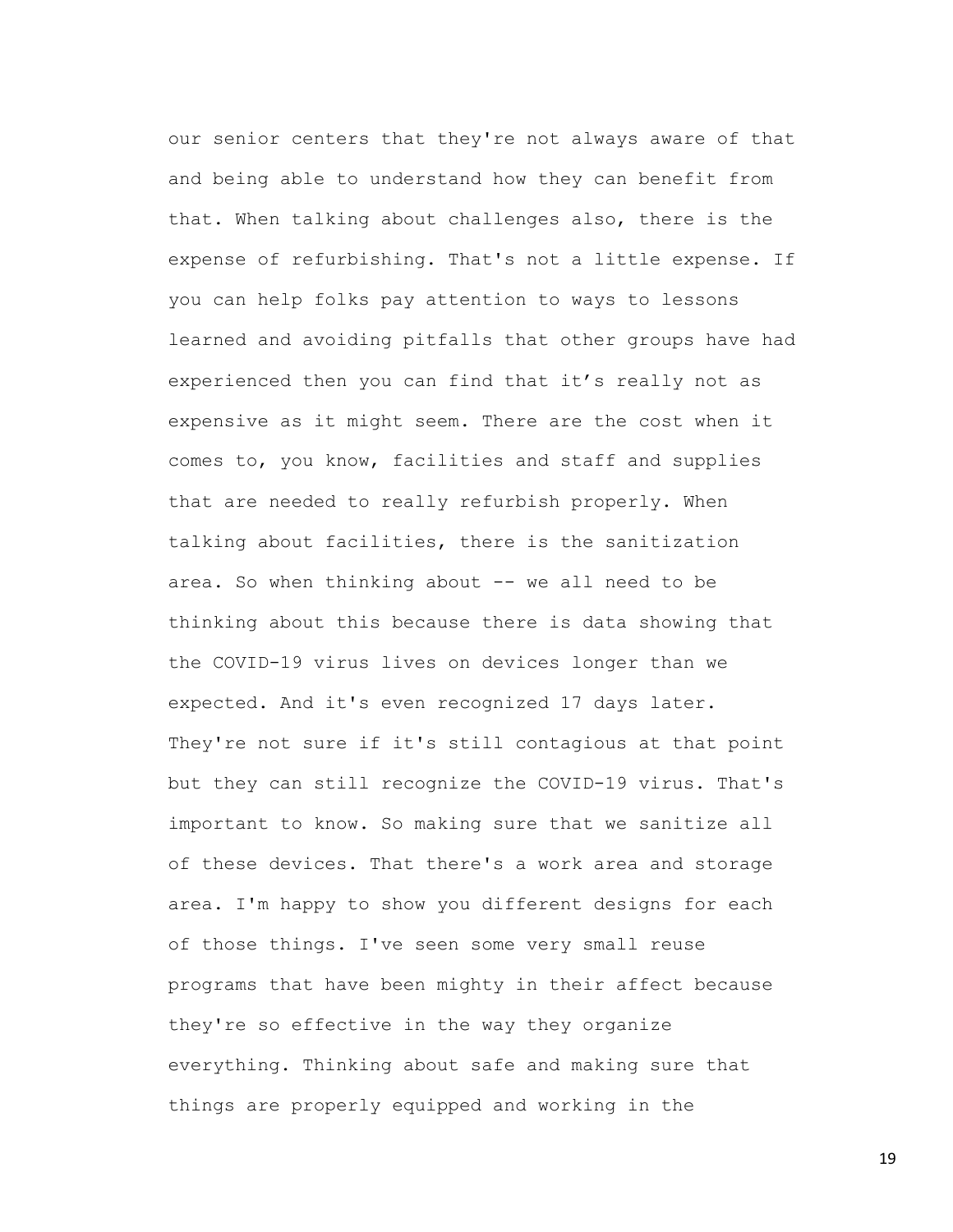environment.

Qualified technicians. I was looking today in preparing for this webinar and there's some free courses that are available right now for computer refurbishing technicians. We'll attach some of that information. I was looking through some old papers and I found my A+ certification from 20 years ago. That A+ certification is still relevant today. And also thinking about the physical and software tools that are needed and thinking about when do you repair something, when do you move it on to end of life and then also how much time and energy do you want to put into different devices? Sometimes it's best to just let those go and thinking about gently used. Replacement parts for repairs and then licensing for operating systems and all of that. It's great really that so many of us within this community, the assistive technology act community have helped overcome a lot of those hurdles. There's tech soup that partnered with us early on in making sure that we could get operating systems for computers at a reduced cost. That still is very valid and important for folks to know that resource is there. If you're not a member of that, I encourage you to be a member.

Some of the major issues -- I remember talking about this years ago is this idea that folks didn't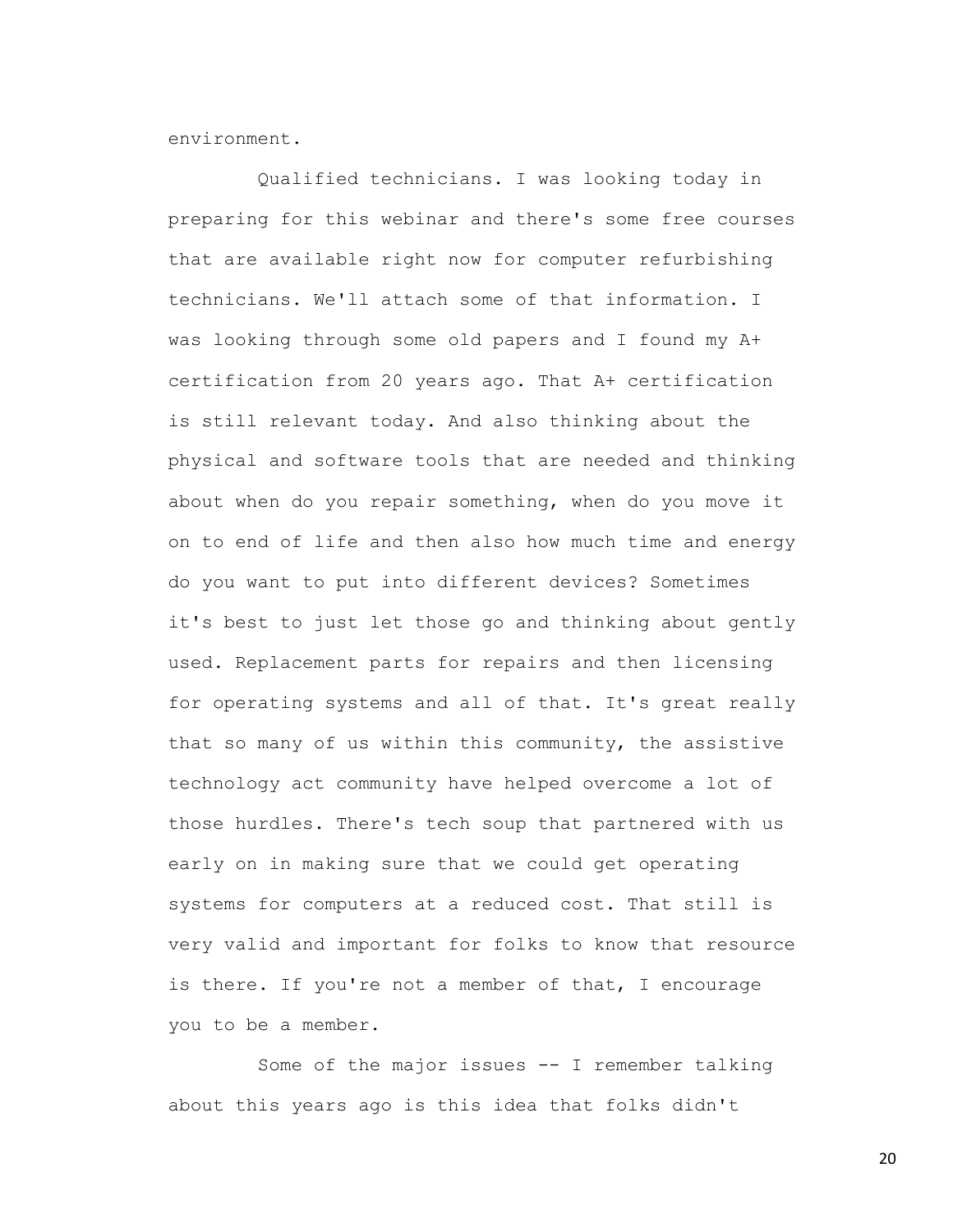realize they needed to remove their personally identifiable data. That's still relevant and important that whether if somebody says yes I wiped it myself that you make sure you wipe clean all of that data. The sanitization of the hardware and also making sure that you sanitize the data and wiping all of that from the hard drives.

Replacing the operating system without violating copyright laws and making sure you stay within licenses. One of the most common solutions is become a certified reseller. That's been a successful strategy for a lot of folks and then safe, legal disposal at the end of life through a certified recycler. All of you who have been working with us for years know it's important to have policy and procedures up to date. If you want copies of that, you can find that through AT3. Feel free to get in touch with us. Our tip is to create policy and procedures to address the risk and that you train your staff, so they adhere to those.

Some of the tips that we have when it comes to offsetting the expenses it comes down to partnerships. I'm going to let Trish talk about this.

>> Trish Redmon: Most of the programs that refurbish computers have been creative with partnerships and one of the first ways to reduce expenses is to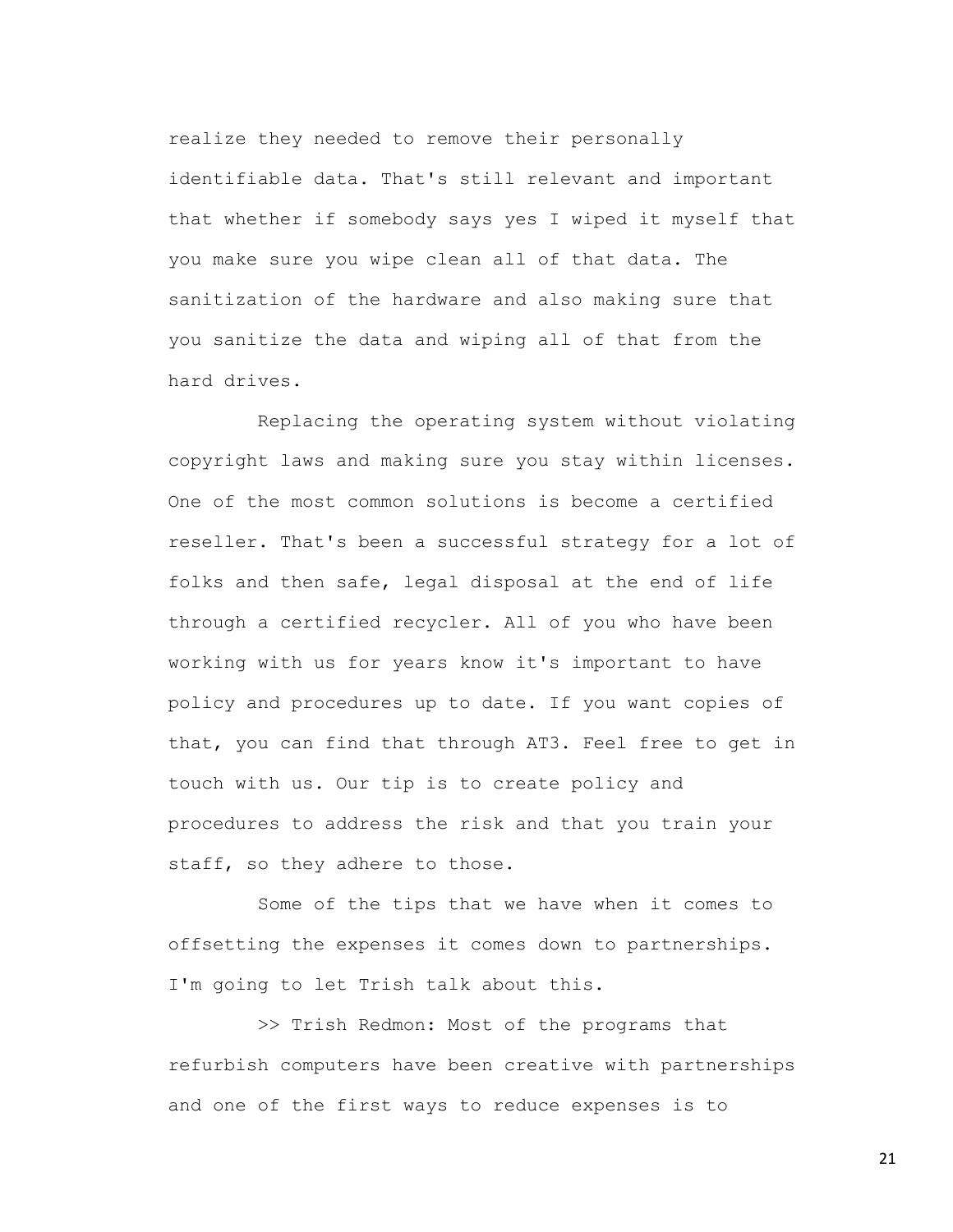address how much your staff cost. Several of the programs partner with the school for free or reduce cost repair services. AT Ohio happens to be based in an engineering school so they have high power exchange to call on for training about use of technology among people with disabilities. All of us are near some local technical school with an A+ certification training program where you might afford them some real hands on experience as they progress through the program for certification. Sometimes you can partner with an agency or another service organization who may want to provide tech. Refurb IT in Arizona is already a partnership with a larger nonprofit organization, but Robert Morales told me they hold to partner with Voc Rehab to create a program that would become part of their refurbishing program. There are a lot of businesses that like to have their employees volunteer. So sometimes you have businesses that provide volunteer hours with qualified techs. Sometimes you may find a retiree that may be interested in donating services. That can be a big part of reducing expenses for refurbishing.

Carolyn Phillips: Thank you. That's great. Our second tip when thinking about fees for service would be generate revenue through fee for service offerings. We have seen this is very successful. Trish, do you mind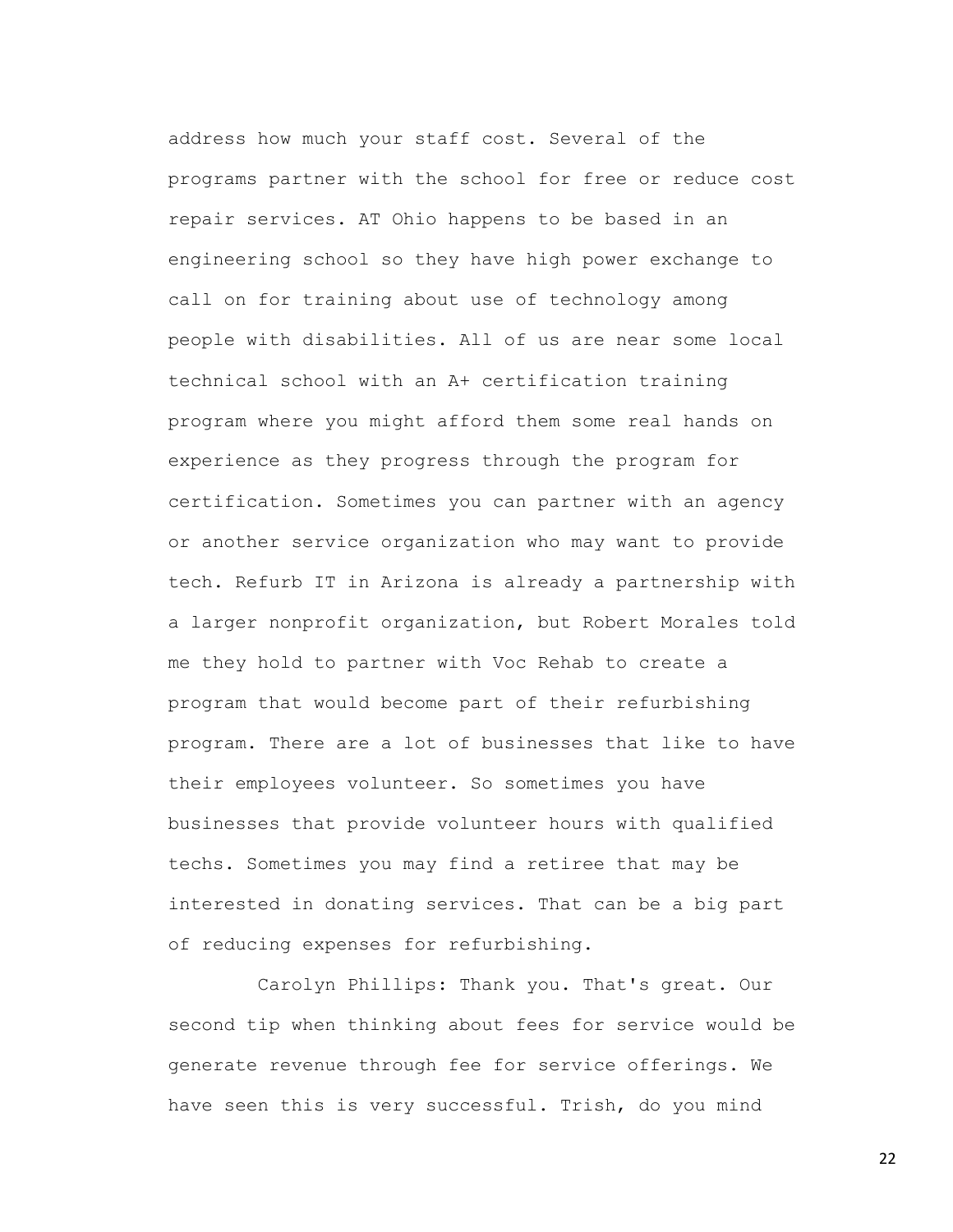talking about this? I don't hear Trish. We found that if you set the fees for refurbished computers -- we have seen folks who have done this. FODAC has done this. They set fees from \$50-250 and they are able to make fees to cover costs. In Arizona, thank you for talking with us about this, they went a step beyond, and they sell devices to the general public. So both of those seem to be approaches that are working. So think about what works within your community. Offering computer repair services. We have seen this pop up and where it's a very helpful service and it really helps the public and helps a lot of folks that are within the disability community. The other piece is thinking about data destruction services. Thinking about how that service can be so valuable. The third area that we want to think about is recycling devices at the end of life through electron recyclers. Some folks are generating enough funds to cover their phone bill for the month or what have you. It's not necessarily a huge amount of money but it helps. Every program that is doing computer reuse or mobile or tablet reuse needs to have a relationship or contractor or some type of tight relationship with a federal EPA registered universal waste electrons destination facility. It's important that we do that, and we are compliant around that. It can be expensive on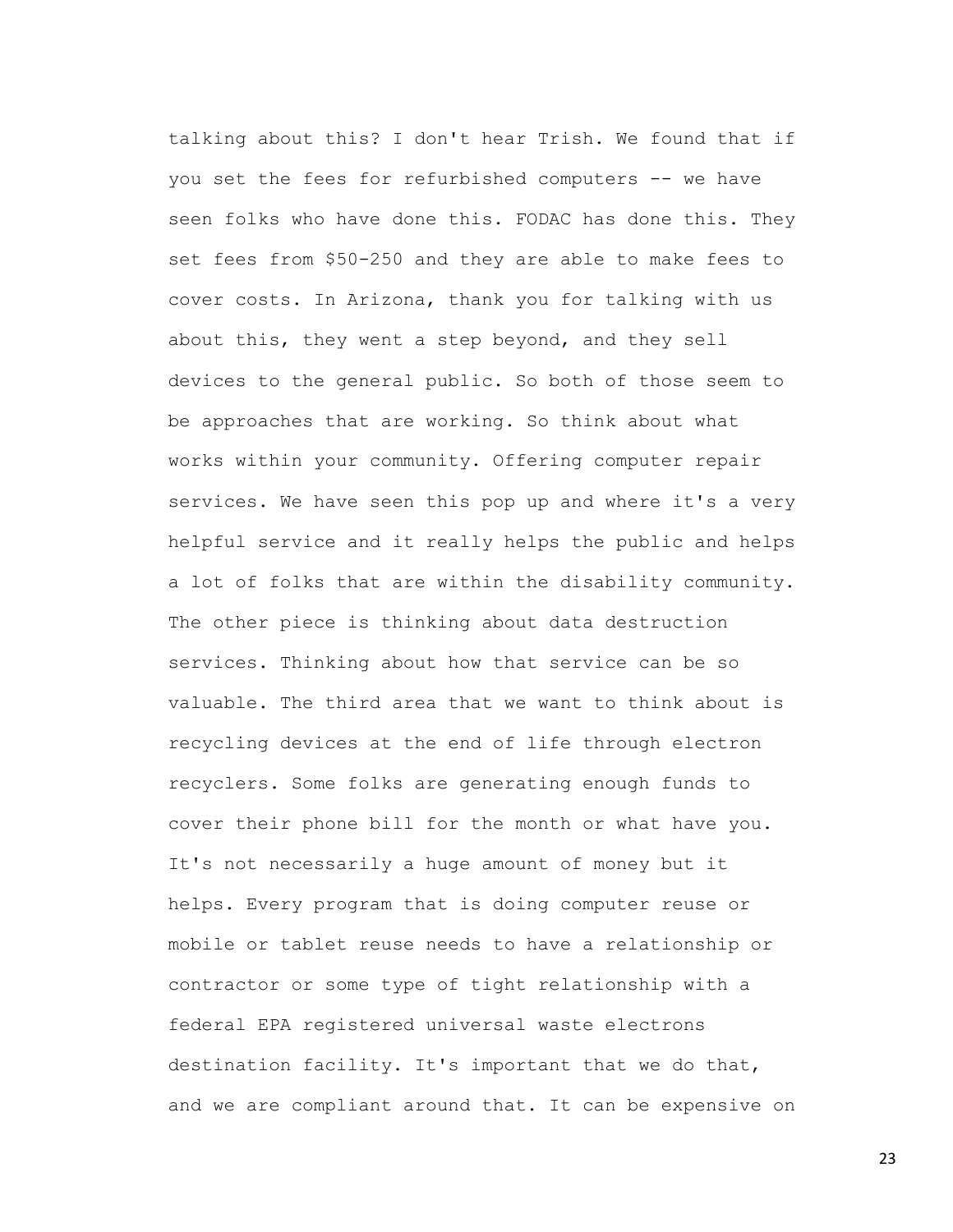some levels but depending on how much money you have coming in you can actually end up making money too. Some of those they offer data destruction services and that can be helpful. Where you can get a certificate and that reassures the folks in your community that you have been able to do that and get rid of the data in a safe and effective way.

Computer reuse through exchange. There are lots of programs who are doing exchange computer reuse. What we find is that there's this own special challenges to that but also it can also provide an avenue where you avoid some challenges of onsite refurbishing. 10 of the AT act programs reported computer reuse through exchange. Rarely do we see some of the computers. So I think a lot of what we're finding are the peripherals. So maybe that's part of what we could do. Get more action within our exchange programs with this.

A lot of the exchange programs we spoke with did say that a lot said they were hurt by new options out there. When talking about cell phone or mobile phone reuse there's a lot to think about with this. It's even more difficult than the computer acquisitions. We found a lot of folks are trading in the cell phones because they get incentives. The manufacturer absolutely does not want that in the market. So they have the buyback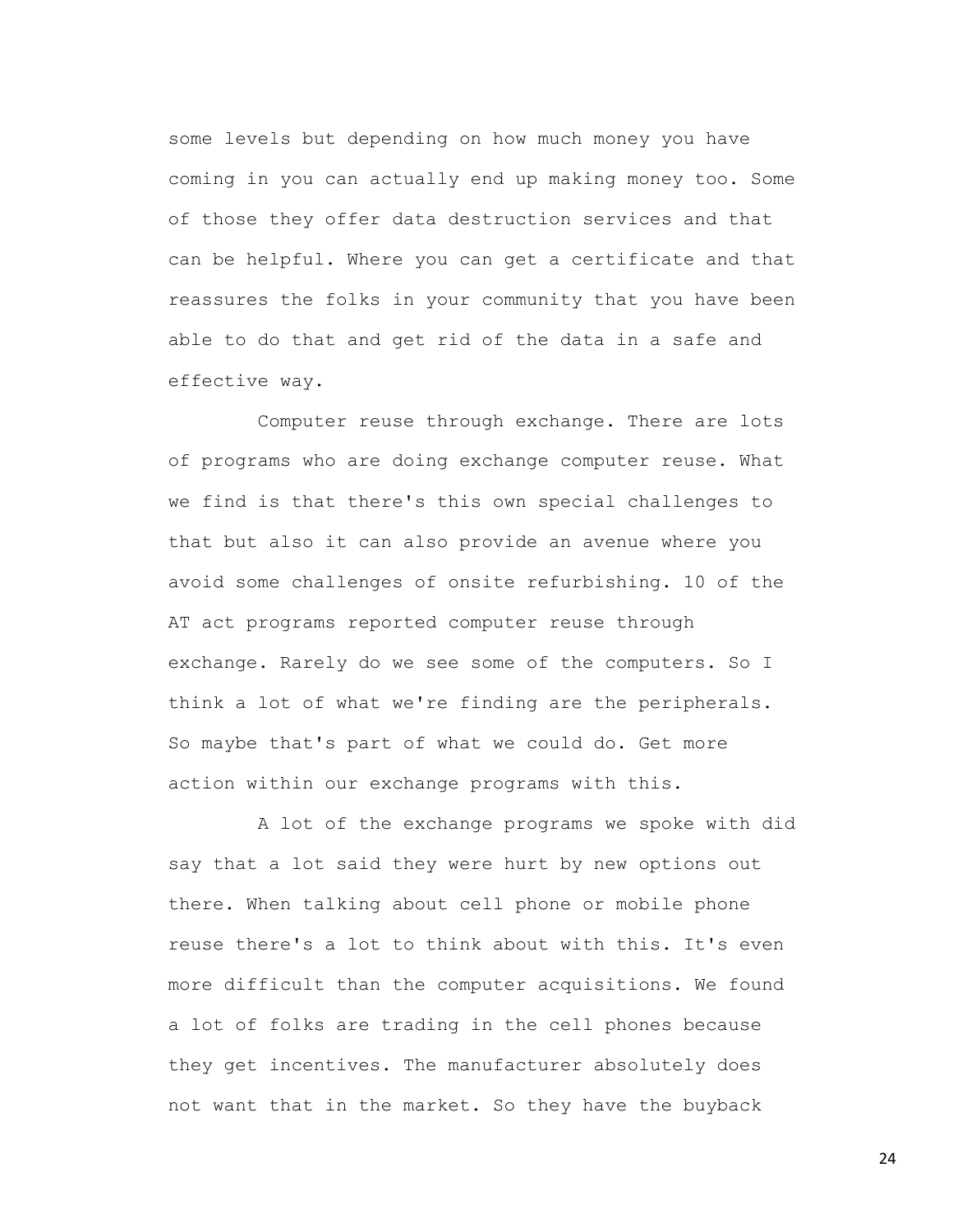programs. Same thing individuals can use online sites so they they can sell their cell phones back. I know that we still continue to donate these. Sometimes we hold on to them and give them out. Some of our folks within our own community do the same thing. We reuse our cell phones that way which is helpful. An EPA study showed that 11% of E-waste is made up of mobile phones. So often 90% of them are ending up somewhere like a drawer. I was at somebody's house the other day and they showed me all the cell phones they had. I said gosh we could really use those during COVID-19 so more folks could have connectivity.

Data removal is quite challenging when it comes to cell phones. There are good videos around this. You can find them on YouTube. We have some videos that we made years ago around this. Reuse involves a wide range of manufacturers. There's hundreds to thousands of manufacturers of cell phones and models and makes and all of that. Also thinking about how do you note all of those various makes and models. One of the things when talking about cell phone reuse and how to acquire those is encouraging donors to locate unused phones at home and donate them to a good cause. There's refurbishing newer phones and reuse phones for modest fees, selling donated phones to the general publish or online. You see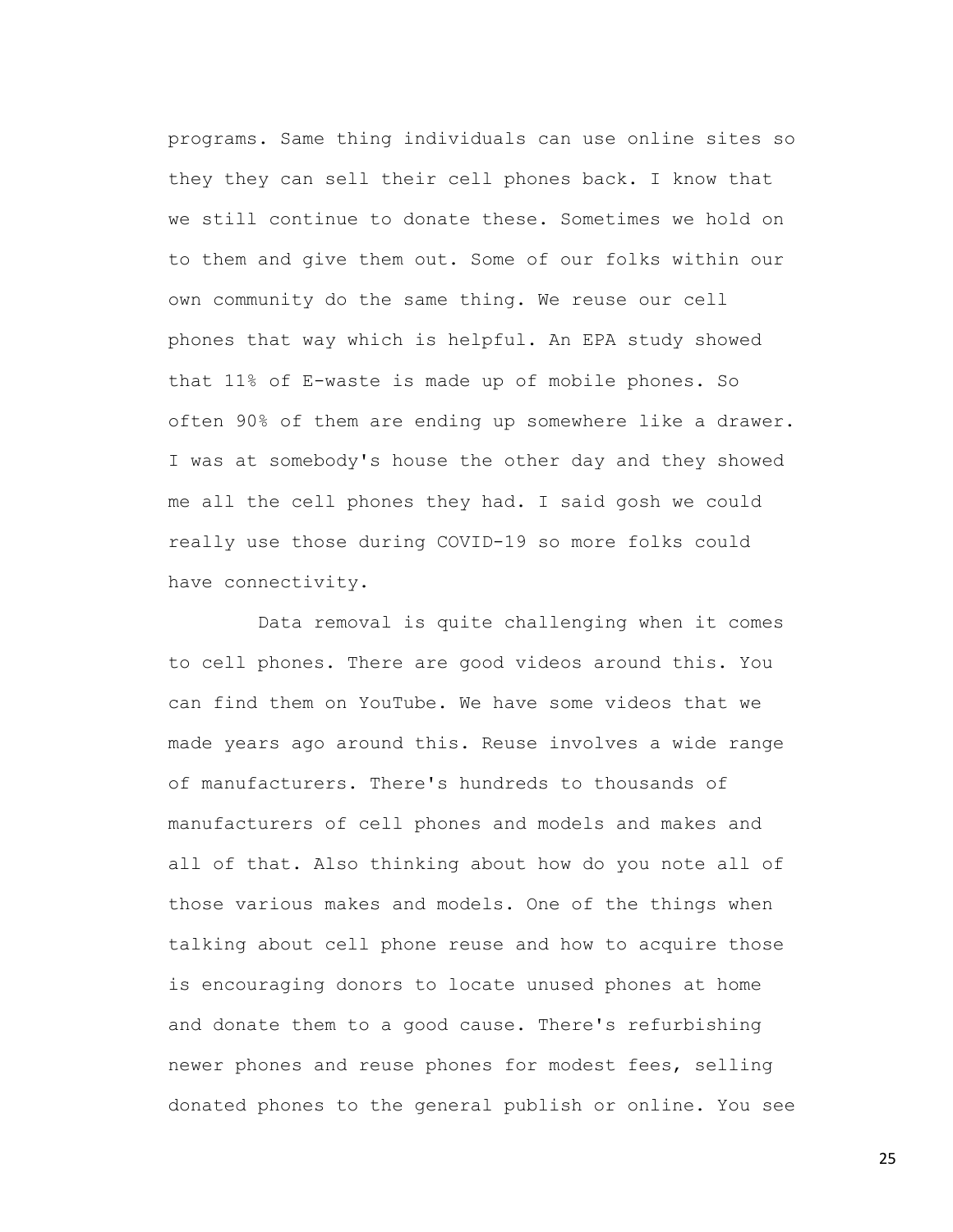several sellcell.com. The phones are 2 years old or newer. They are up to \$175 each. So that's good to know. Also use end of life recycling as an opportunity to generate some of those funds. I know some of our programs collect cell phones and generate funds from it.

Then reuse of other digital devices. We know that our lives are full of digital devices. We have quite a few echoes and smart devices that are out there. And really thinking about all of those voice control devices. All of those things can be reused. So we have started collecting some of those and getting them out to folks. Dr. Willcom [Unsure of spelling] who is part of our community and creator of tools from everyday items she has a blog. She had a great suggestion in the AT3 blog about thinking about how all of these different devices could be used. So I encourage you to read that blog. I'm a big fan of that. Very helpful.

Also thinking about different pieces when talking about how we can reuse these and what you see with Theresa is connect it with a love one. Plug the phone in under their bed or somewhere. Do check that out. It's very cool when you think about how many folks are able to get these different devices. Here in Georgia the echo dot that Therese is referring to you can get for free.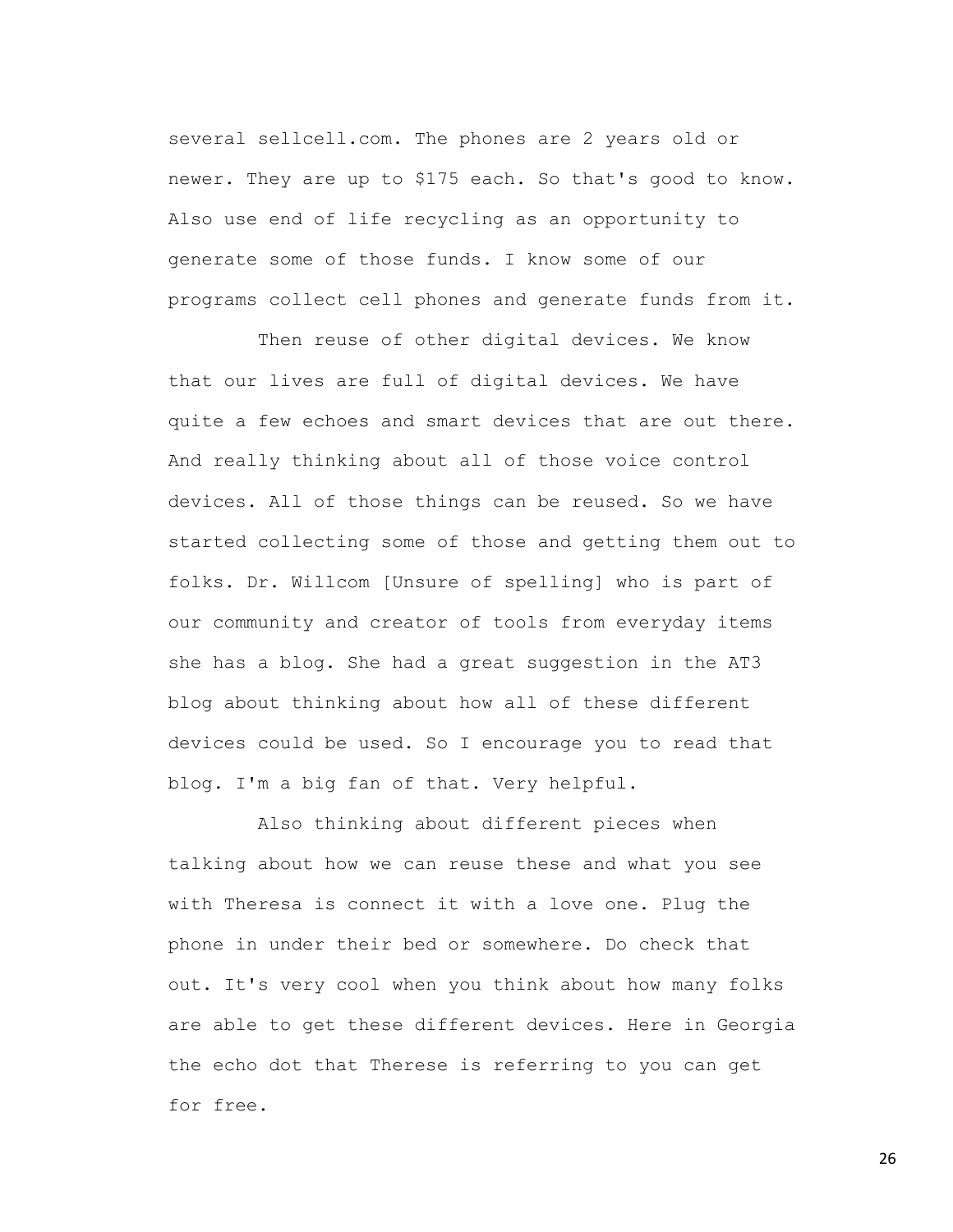When thinking about all of these very important pieces and thinking about everything that is going on, we want to hear more from you. We know that we need more devices out there. We know we have partners who need them. So what are some of your additional suggestions and how can we help you? That's really what we want to hear from you. I think we've had some comments. Liz, do you mind sharing some of that with us?

Liz Persaud: Yes. We have one comment from Krista. She says consider advertising the tax benefits of donating devices. Idaho has a state tax credit for donations to schools and rehabilitation facilities up to \$200 so they can get a tax credit equivalent to the buyback amount.

Carolyn Phillips: That's excellent. So keep the conversation going and share more information with us and additional suggestions with us. We want to get more information out there. Liz, do you want to talk with us about the rest of how we can get feedback from folks?

Liz Persaud: Sure. Thank you, Carolyn. As we said in the beginning of the webinar, please take a few moments. I'm about to put a link in the chat section. Be sure to follow that link and take a few moments to provide us feedback. We want to hear what other topics you want to hear about. So take that moment and give us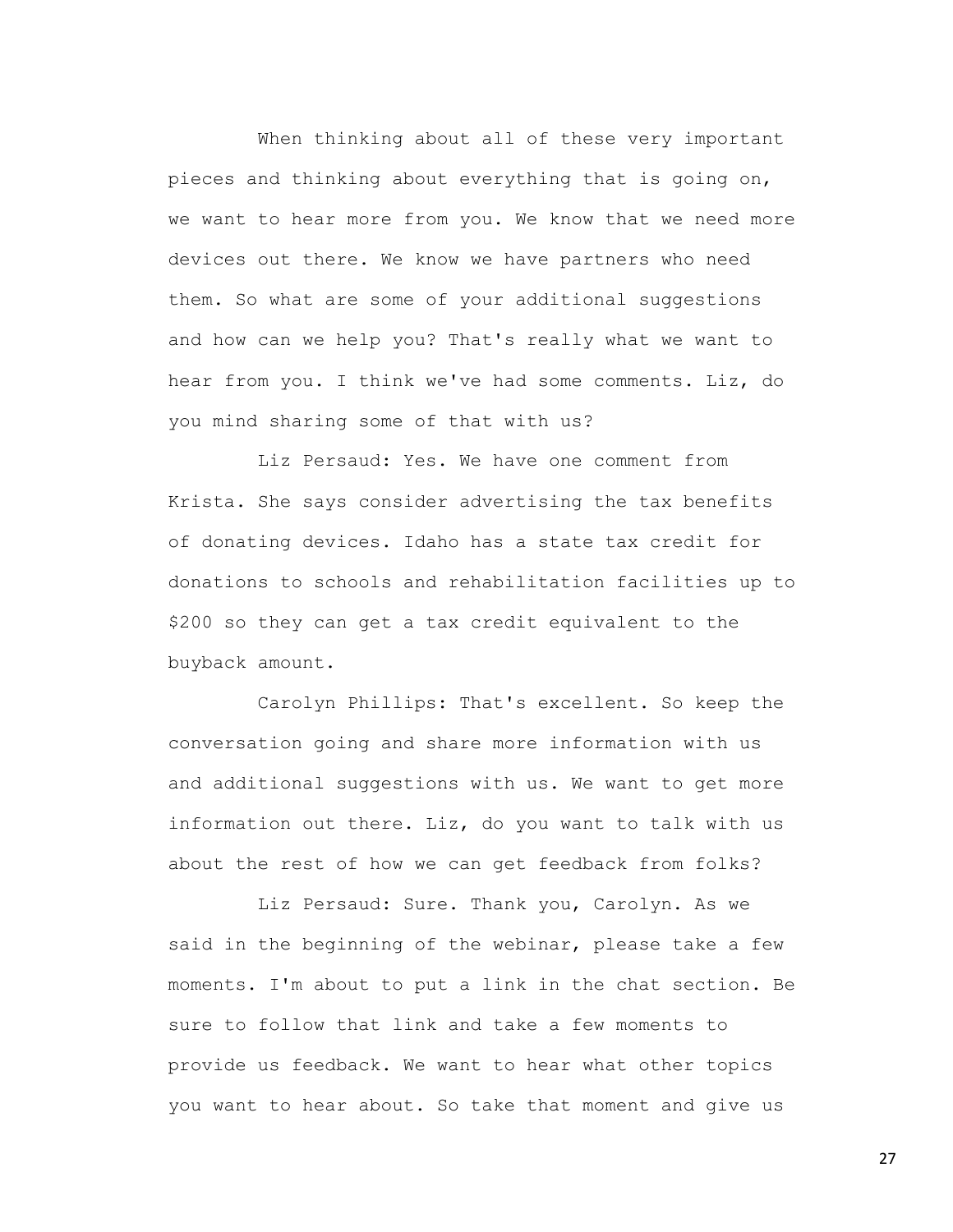feedback and communicate with us. We want to be able to push out information that y'all need in a timely manner as well. I also wanted to read another comment that came through from Angela with the Texas program. She said we did a training on what to do for those old gen iPads. They were mostly read write supports and they didn't want to throw them out. Why not spend time doing trainings on what to do with old tablets and cell phones with the community? Sophia has a question. This is a little different question, but do you have sanitization policy and procedures for our devices especially because of COVID-19? We absolutely have sanitization procedures in respect to COVID-19.

Carolyn Phillips: Yes. Actually we can send out more information about this, but we do know that there are some important things that we need to consider when it comes to what we want to use with COVID-19. Soap absolutely has been most effective when it comes to breaking that down. It doesn't have to be as complex as what we have used in other areas of getting rid of viruses and bacteria. We'll post that because I think it's important. We'll point you to those resources. There are resources on the AT3 resource page. There's one or two more comments and then we'll wrap up. Liz, what are the other comments.